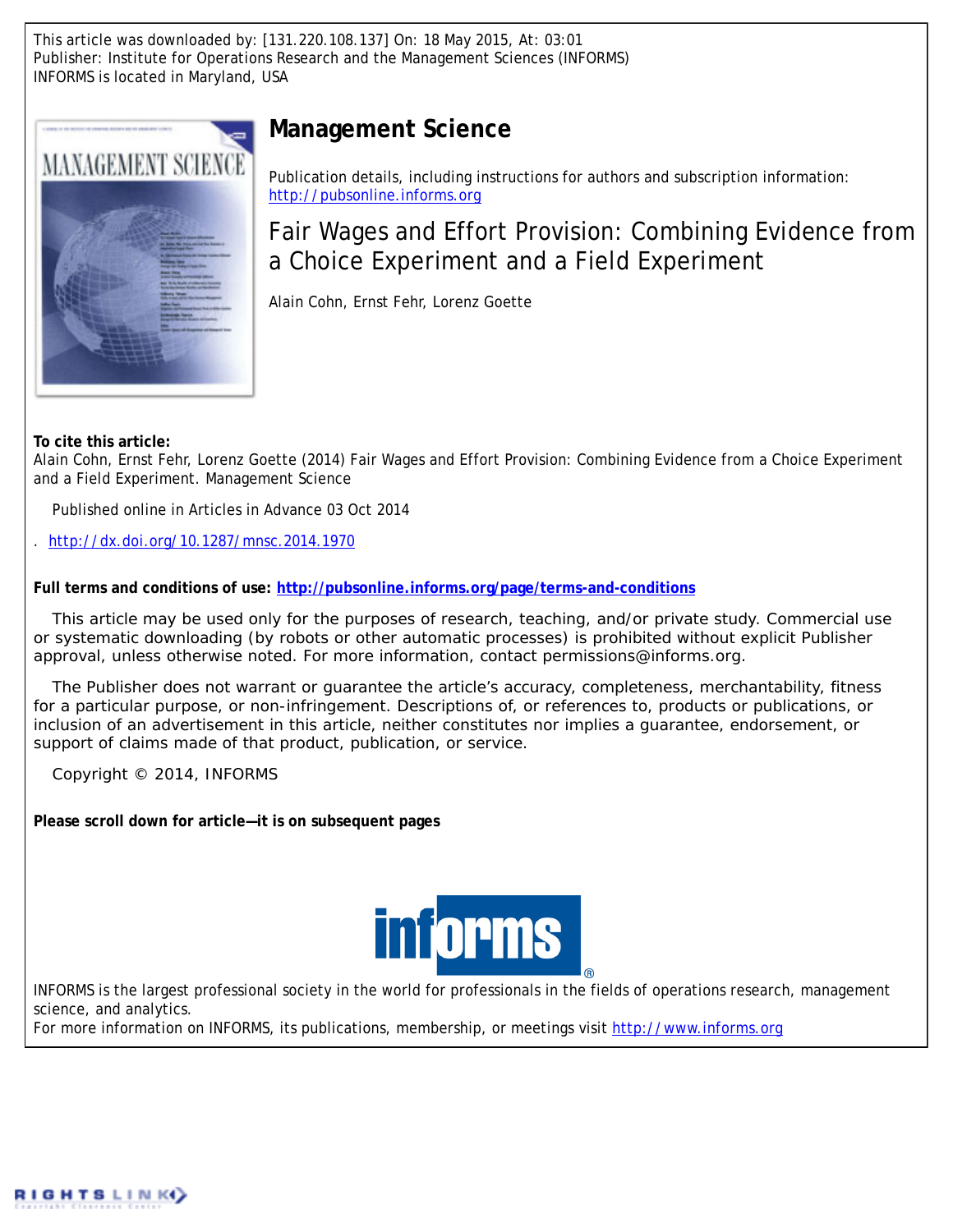# Fair Wages and Effort Provision: Combining Evidence from a Choice Experiment and a Field Experiment

Alain Cohn, Ernst Fehr

Department of Economics, University of Zurich, CH-8006 Zurich, Switzerland {alain.cohn@econ.uzh.ch, ernst.fehr@econ.uzh.ch}

## Lorenz Goette

Faculty of Business and Economics, University of Lausanne, CH-1015 Lausanne, Switzerland, lorenz.goette@unil.ch

The presence of workers who reciprocate higher wages with greater effort can have important consequences for firms and labor markets. Knowledge about the extent and determinants of reciprocal effort choices is, however, he presence of workers who reciprocate higher wages with greater effort can have important consequences for incomplete. We investigate the role of fairness perceptions and social preferences in a field experiment in which workers were hired for a one-time job. We show that workers who perceive being underpaid at the base wage increase their performance if the hourly wage increases, whereas those who feel adequately paid or overpaid at the base wage do not change their performance. Moreover, we find that only the workers who display reciprocity in a choice experiment show reciprocal effort responses in the field. The workers who lack reciprocity in the choice experiment do not respond to the wage increase, even if they feel underpaid at the base wage. Our findings suggest that fairness perceptions and social preferences are key in workers' performance response to wage increases. In our study, the wage increase affects effort mainly through the removal of perceived unfairness, i.e., the elimination of negative reciprocity toward the firm, rather than positive reciprocity. These results are the first direct evidence of the fair-wage effort hypothesis in the field and also help interpret previous contradictory findings in the literature.

Data, as supplemental material, are available at http://dx.doi.org/10.1287/mnsc.2014.1970.

Keywords: fairness perceptions; reciprocity; field experiment

History: Received March 26, 2013; accepted October 7, 2013, by Uri Gneezy, behavioral economics. Published online in Articles in Advance.

## 1. Introduction

MANAGEMENT SCIENCE

Throughout the history of economics, many prominent scholars pointed out that fairness concerns may influence labor-market outcomes (Hicks 1932, Marshall 1890, Slichter 1929). $<sup>1</sup>$  The presence of fair-minded workers</sup> who reciprocate higher wages with greater effort may have important consequences for the functioning of labor markets. Concerns for fairness may give rise to noncompetitive wage premiums and involuntary unemployment (Akerlof 1982, Akerlof and Yellen 1990). Fairness concerns may also change firms' internal pay structure and wage setting over time (Cabrales et al. 2008), and they can influence the effects of labormarket policies such as minimum-wage legislations (Falk et al. 2006).

The nature of how wages affect effort is key to understanding important phenomena in the labor market, such as downward-wage rigidity as opposed to general rigidness of wages (Akerlof et al. 1996, Fehr and Goette 2005). In this paper, we directly test for the psychological mechanism underlying workers' response to a wage increase in a large-scale field experiment. There is thus far a lack of evidence of how fairness perceptions modulate the effort response to a wage increase. Understanding the psychological mechanism behind how wages affect effort has important consequences for theory. The simplest way of incorporating fairness concerns is to assume that workers generally consider higher wages to be fairer as in Akerlof (1984); this model predicts a general wage rigidity with respect to economic conditions. Akerlof and Yellen (1990) take a different approach based on intuitions derived from the social psychology and sociology literature. In their model, they assume that workers have a fair reference wage in mind. Wage increases up to the fair wage are assumed to induce workers to exert more effort because higher wages up to this wage limit are perceived to be fairer. In contrast, pay raises above the fair wage are assumed to have no impact on effort because workers already feel fairly treated. The key idea behind

Downloaded from informs.org by [131.220.108.137] on 18 May 2015, at 03:01 . For personal use only, all rights reserved. Downloaded from informs.org by [131.220.108.137] on 18 May 2015, at 03:01 . For personal use only, all rights reserved

<sup>&</sup>lt;sup>1</sup> Slichter (1929) claimed, for example, that companies in the 1920s deliberately pursued a "high-wage" policy as they were convinced that paying workers a wage they consider to be fairer would increase productivity, reduce turnover, and prevent labor strikes (p. 431).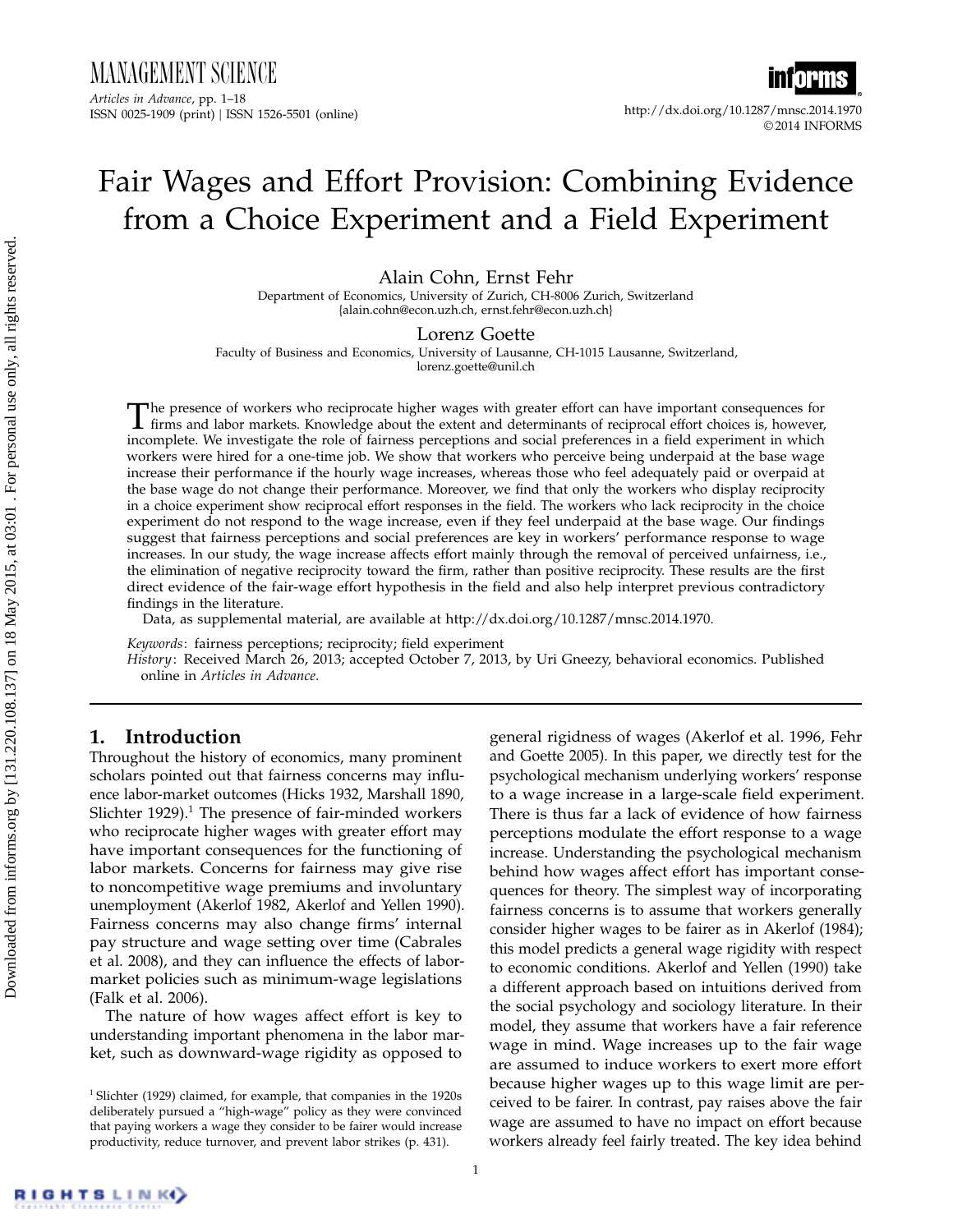this model is that wage increases only affect workers' effort if they alleviate perceived underpayment. This asymmetry has important implications for the labor market. It predicts an asymmetry in how wages react to labor-market conditions. Although competitive upward pressures will always raise wages, firms may be reluctant to take advantage of deteriorating labormarket conditions because pushing the wage below what is perceived to be the fair wage may trigger effort reductions and thus offset the benefit of charging lower wages (Akerlof et al. 1996, Fehr and Goette 2005).

We conducted a controlled field experiment to examine how wage increases affect workers' fairness assessment of their pay and how this translates into changes in their effort. Our experiment took place in the context of a sales promotion. A publishing company hired workers for a one-time job. Their task was to distribute copies of a newly launched newspaper at train stations and other public places. We implemented two treatments in collaboration with the publishing company using a within-subjects design. All workers were recruited at an hourly base wage of CHF 22.<sup>2</sup> This is thus our baseline wage, and the subjects worked for this wage even before the experiment began. In a controlled way, we then increased workers' pay by CHF 5 per hour, to CHF 27. At different points in time, workers located in one sector received this wage increase, leaving workers in the other sector as the control group. A comparison of the productivity difference between the two treatments allows us to identify the average impact of the wage increase on workers' performance. We also conducted a follow-up survey two months after the experiment. In that survey, the workers also participated in a two-player choice experiment with monetary stakes, which allowed us to measure workers' reciprocal behavior. We can identify and interpret heterogeneous treatment responses by combining the additional data with the data from the field experiment.

We find that the wage increase has on average a positive and significant effect on workers' performance. However, the average effect hides individual heterogeneity in the extent to which workers reciprocated the wage increase. The wage increase raised the performance of workers who felt underpaid at the base wage. In contrast, adequately or overpaid workers did not respond to the wage increase. The effect is stable over time, and not driven by skill differences that may also determine fairness judgments. Our results imply that wage increases up to the level that workers consider to be fair lead to an increase in effort, whereas pay

raises above this level have no impact on effort. In addition, we find that workers whom we identify as nonreciprocal individuals in the choice experiment also acted in a nonreciprocal manner in the field experiment; i.e., they did not respond to the wage increase, irrespective of whether or not they felt underpaid. In contrast, workers whom we identify as reciprocal types in the choice experiment provided higher effort in response to the wage increase if they felt underpaid at the base wage.

Our paper contributes to a recent empirical controversy. The evidence from laboratory experiments generally supports the notion that workers exert extra effort on average when they are paid a more generous wage (Brandts and Charness 2004, Charness 2000, Charness et al. 2004, Cooper and Kagel 2014, Fehr et al. 1993, Hannan et al. 2002). Results from recent field studies are more mixed (Bellemare and Shearer 2009; Gneezy and List 2006; Hennig-Schmidt et al. 2010; Hossain and List 2012; Kube et al. 2012, 2013; List 2006). These conflicting findings are sometimes taken as evidence that results from the laboratory do not generalize to natural environments, and that the psychological mechanisms identified in the lab may be irrelevant in the field (Camerer 2014, Levitt and List 2007, Stoop et al. 2012).

Our experiment further develops the methodology of labor-market field experiments in the realm of social preferences (Bandiera et al. 2005; Gneezy and List 2006; Kube et al. 2012, 2013). First, we measured workers' fairness perceptions during and after the experiment. This information is important because it helps us understand the relationship between wage changes and fairness perceptions and the link between fairness perceptions and effort choices. A common result in the studies mentioned above is that increases in hourly wages have a small and insignificant average effect on workers' performance. One reason for the lack of a significant effect in these studies may be that the experimenters paid a rather high base wage compared to the market wage for comparable jobs.<sup>3</sup> We know from our data that higher wages decrease the share of workers who feel underpaid. It is thus possible that only a relatively small number of workers felt underpaid at the base wage in the previous field

 $2^2$ CHF 22 is roughly the hourly wage that is paid in this area of Switzerland for simple tasks. For example, cleaning ladies in private households typically earn an hourly wage of CHF 20–25. Students who participate in laboratory experiments earn roughly CHF 25 per hour.

 $^3$  In Kube et al. (2013) the base wage was EUR 15, whereas it amounted to EUR 12 in Kube et al. (2012). Students from the University of Karlsruhe (Germany) participated in the field experiment in both studies. The typical hourly wage for research assistants at this university is EUR 8, and the students earned on average EUR 10.5 per hour in previous employment relations. The hourly base wage in the library task of Gneezy and List (2006) was USD 12, whereas the typical market wage for similar activities was USD 10 (PayScale 2014). Thus, the base wage in these studies is already quite generous compared to typical alternative employment opportunities. It thus seems possible that only few workers felt underpaid at the base wage.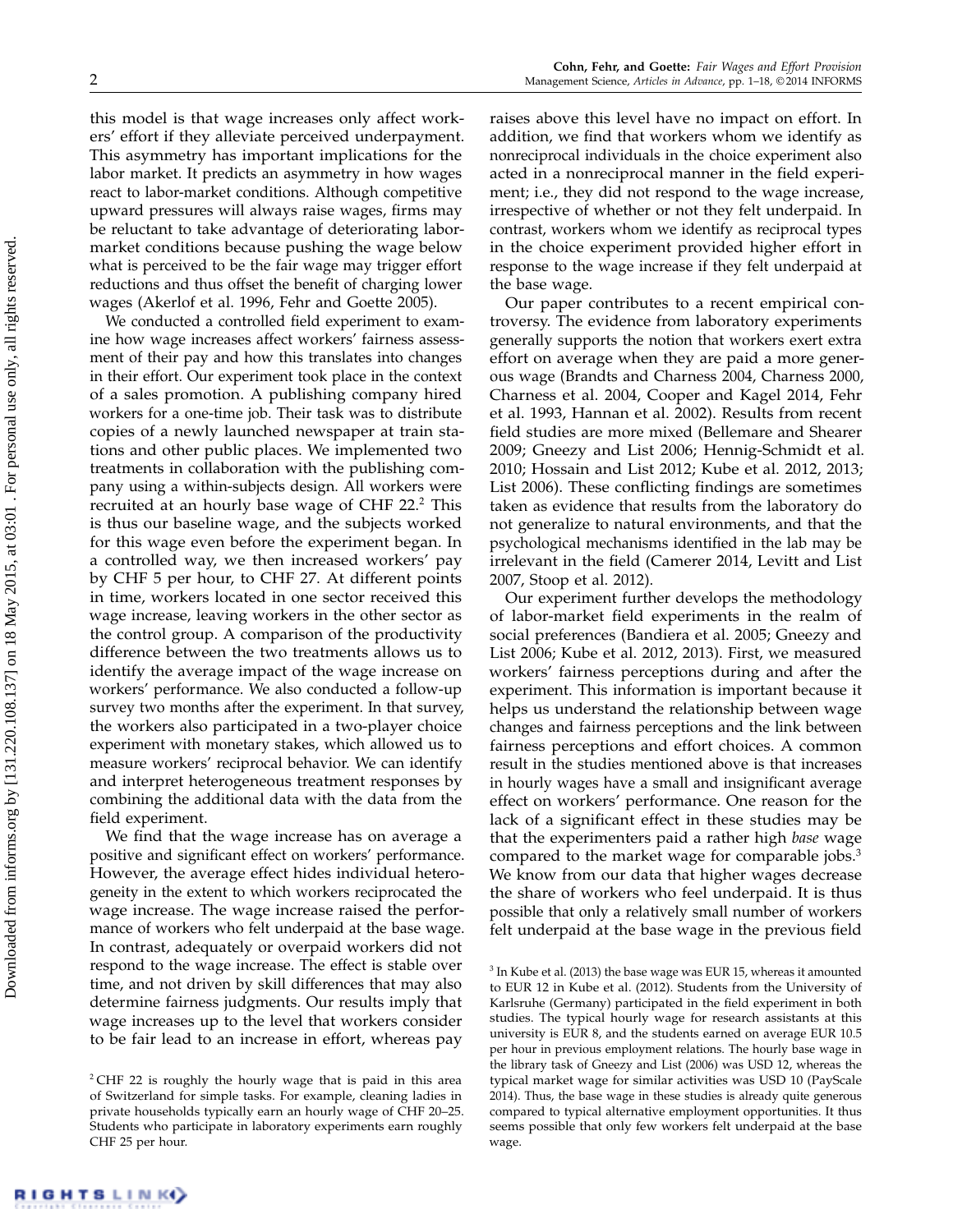experiments and that a crucial condition for reciprocal effort choices may, therefore, have been absent.

Second, we measured workers' inclination toward reciprocal fairness by conducting a two-player, sequential-move game that we mailed to them. There is strong laboratory evidence suggesting that individuals' inclination toward reciprocity is heterogeneous although many individuals exhibit such a behavioral regularity, a substantial share of subjects also acts rather selfishly and rarely (or never) returns a favor when doing so is costly (Bellemare et al. 2008, 2011; Charness and Rabin 2002; Fehr et al. 1993). Our "laboratory" measure of individuals' inclination toward reciprocity allows us to go beyond documenting an average effect of a wage increase and helps us understand the reasons behind heterogeneous effort responses.

Third, our study offers better precision due to a large sample. One reason for the lack of a significant effect in the other studies may be the limited statistical power to identify treatment effects due to the relatively small sample sizes with a maximum of 30 subjects per treatment. Although our average effect size is also modest, our larger sample of 196 workers allows us to reject the null hypothesis despite conservative calculations of standard errors that allow the residual to be correlated temporally as well as spatially. Another reason for our significant results may be that our measures for individuals' fairness perceptions, social preferences, and individual skill levels enabled us to control for individual heterogeneity. There is ample evidence of heterogeneity in individuals' preferences and skills (e.g., Bandiera et al. 2005, 2009, 2010; Bellemare et al. 2008; Fehr and Goette 2007; Mas and Moretti 2009), implying that the statistical power may be limited if one cannot control for these individual differences.

The remainder of this paper is organized as follows. Section 2 describes the design of our experiment and the setting in which it took place. Section 3 presents the empirical findings. Section 4 concludes the paper.

## 2. Experimental Setup

This section describes the institutional backdrop against which we conducted our field experiment. It also provides a first descriptive look at the data, performs randomization checks, and describes our empirical strategy.

## 2.1. Institutional Background

We conducted the field experiment in collaboration with a publishing company during the market launch of a novel daily newspaper. The publishing company commissioned a promotion agency to organize a sales promotion for its new product over a period of three months in the city of Zurich, Switzerland. Workers' task during the sales promotion was to distribute copies of the newspaper to passers-by at public places such as bus stops, train stations, and pedestrian areas. Workers could freely choose when to work, but they had to indicate their availability three to four weeks in advance, and once they had signed up for particular shifts they were not allowed to switch or cancel their chosen shifts. Workers had to sign up for blocks of three hours (4 p.m. to 7 p.m.) from Monday to Friday. Before the sales promotion began, all workers had agreed to work for CHF 22 per hour.

The workers were managed by team leaders with whom they met at the beginning and end of the shifts at the assigned locations. Because of the size of the sales promotion, the agency divided the city into two equally sized sectors (I and II) that covered about the same number of locations. Team leaders and workers were sometimes assigned to work in different locations but they always stayed within the same sector. During the shifts, team leaders visited the locations to ensure that the workers did not run out of newspaper copies. They also had to check in an unobtrusive way that workers would not throw copies away. No such incident was observed. Another important task of the team leaders was to record the number of copies each worker distributed during a shift. Team leaders knew how many copies each worker had received at the beginning and if necessary also during a shift and they counted the remaining copies when a shift ended. Neither workers nor team leaders knew that they were part of an experiment.<sup>4</sup>

We deliberately choose a work environment where explicit performance incentives were absent and where reputational or repeated game incentives were unlikely to play a role to cleanly identify whether workers voluntarily reciprocate higher wages with greater effort. Workers earned a performance-independent hourly wage. They also had no prospect for future employment at the publishing company.

#### 2.2. Randomized Wage Increase

We implemented two treatments. In the baseline treatment, denoted by "CHF22," workers received their regular hourly wage of CHF 22. In the main treatment, denoted by "CHF27," the publishing company raised workers' hourly wage by CHF 5.<sup>5</sup> Treatments were communicated to the workers shortly before the beginning of a shift with both a postcard and a text message. We used two communication channels to ensure that every worker was informed about the relevant wage. Text messages were sent a few minutes

<sup>4</sup> Because subjects were in their natural environment and they did not know that they were part of an experiment, our study is a natural field experiment according to the classification scheme outlined in Harrison and List (2004) and Al-Ubaydli and List (2014).

<sup>5</sup> To maintain a certain wage hierarchy, team leaders received a pay raise of CHF 5 per hour for the entire duration of the experiment, i.e., the raise was independent of the respective wage level of their workers. The workers were not informed about the team leaders' pay level.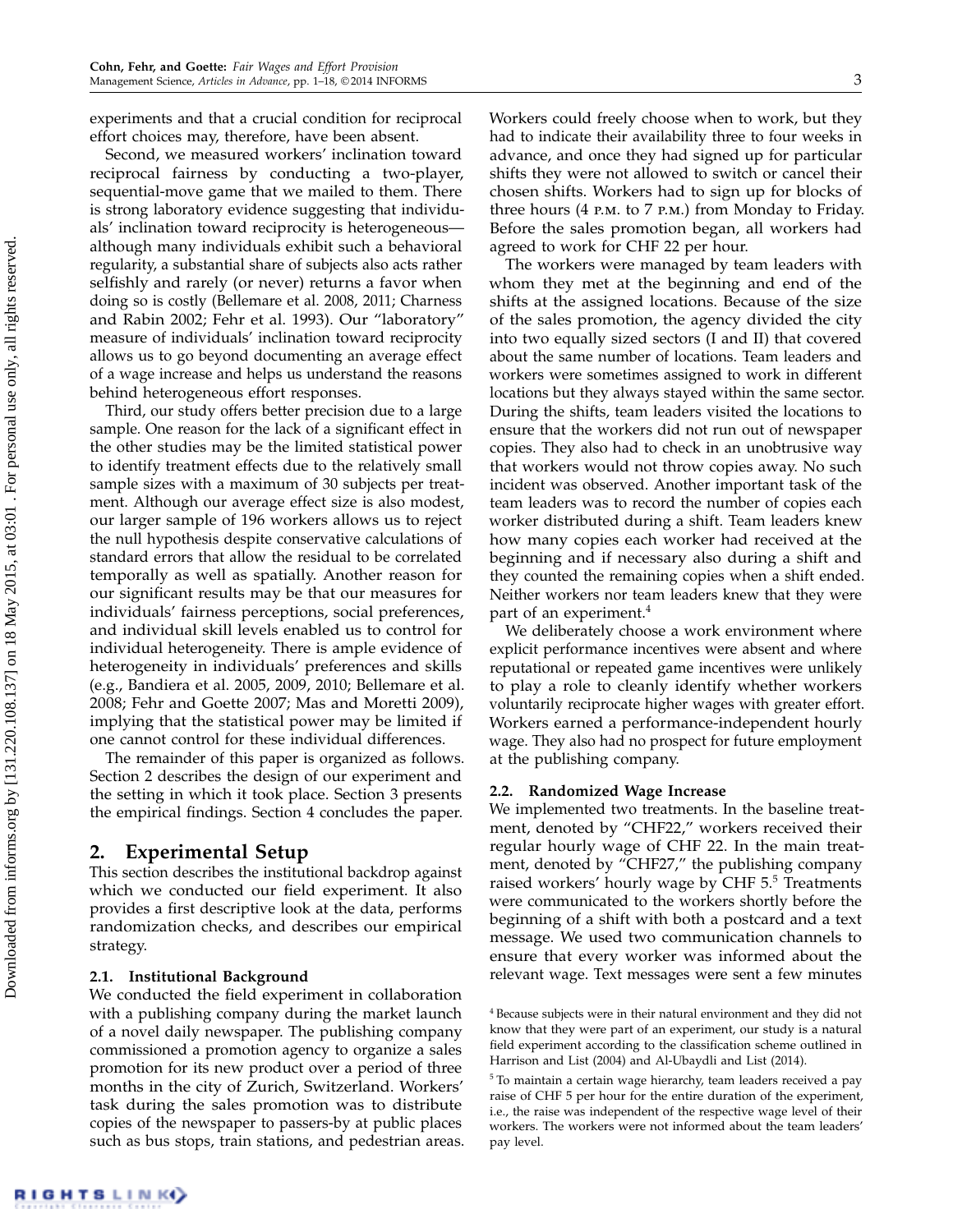prior to a shift and postcards were handed out by the team leaders at the start of the shifts. The message in treatment CHF22 reminded the workers to retain the straps from the distributed newspaper bundles. The request to keep the straps allowed team leaders to collect the numbers of distributed copies more quickly. In treatment CHF27 the message included the straps reminder and additionally informed the workers about the pay raise. Importantly, the message made it clear that the publishing company, and not the promotion agency, was paying the workers the higher wage: the messages concluded with the name of the publishing company and the postcards bore its logo. Because most workers worked on an irregular basis (e.g., on Monday in one week but on Wednesday and Thursday in another week) we communicated the relevant wage daily, shortly before the beginning of a shift.

The field experiment took place over a fourweek period toward the end of the sales promotion. We exploited the spatial division of the city into sectors between which the workers could not move to randomize the two treatments across the two sectors. We chose to randomize the wages on a sector-week level (see Figure 1). Thus, in each of the four experimental weeks the workers in one sector received the higher wage (treatment CHF27), whereas those in the other sector served as a control and were paid the base wage (treatment CHF22). The weekly rotation of the treatments served two purposes. First, compared to a less-frequent rotation, a weekly rotation allows for a more robust identification of confounding time effects, which could have been large if the newspaper had become better known over time. Second, we expected a strong turnover after the second week of the experiment because summer vacation in the schools was beginning at this time. A weekly rotation therefore also helped generate within-subjects variations in pay, enabling us to control for individual–specific factors that affect workers' performance. Although the majority

#### Figure 1 Timing of Events

of the workers experienced both wages, it is unlikely that the workers were able to anticipate the wages they were paid during the experimental period. First, communication between workers from different sectors was unlikely. Second, the weekly rotation of the wages during the experimental period was repeated only once and constituted a small part of the entire sales promotion. Finally, workers had highly irregular workdays making it implausible that they could see through the wage pattern of the experimental period.

Toward the end of the sales promotion, the promotion agency sent a feedback form to the workers, asking them to state their opinion about the working conditions. One question of particular interest to us asked the workers to rate the fairness of the wages: "I consider the regular (higher) hourly wage of CHF 22 (CHF 27) for doing this job to be  $[1 = \text{very unfair}, 2 = \text{moderately}$ unfair,  $3 =$  neither... nor,  $4 =$  moderately fair,  $5 =$  very fair]." This information serves us as a manipulation check, as it allows us to examine the effectiveness of our fairness manipulation. To get truthful answers, workers were asked to fill in the form anonymously.

## 2.3. Follow-Up Survey and Choice Experiment

Two months after the conclusion of the field experiment, we conducted a follow-up survey among the workers. The survey asked a variety of questions related to temporary work (see Online Appendix A; online appendices available at https://sites.google.com/site/ alaincohn/home/research). Participants were paid CHF 7 for completion. They first had to indicate up to three employers from the previous six months (which covered the time period of the sales promotion), and then answer several questions relating to each of their listed employers. The questions of key interest to us asked the participants to state the wage they were effectively paid and the wage they considered to be fair for their work: "What hourly wage did you earn at employer X?" and "What hourly wage would you find appropriate for doing this job at employer X?"



Notes. This figure visualizes the two phases of the study. The first phase consists of the randomized wage increase that took place during the four experimental weeks of the sales promotion and an anonymous feedback form that was administered toward the end of the experimental period. We randomized wages on a sector-week level. Thus, for a given week the workers in one sector received the higher wage (treatment CHF27), whereas those in the other sector served as a control and were paid the base wage (treatment CHF22). In a second phase, we invited the workers to participate in a survey on part-time work that allowed us to measure both their perceived underpayment at the base wage and their preference for reciprocal fairness. The survey respondents were identifiable by a code, which enabled us to link their answers to their individual performance data.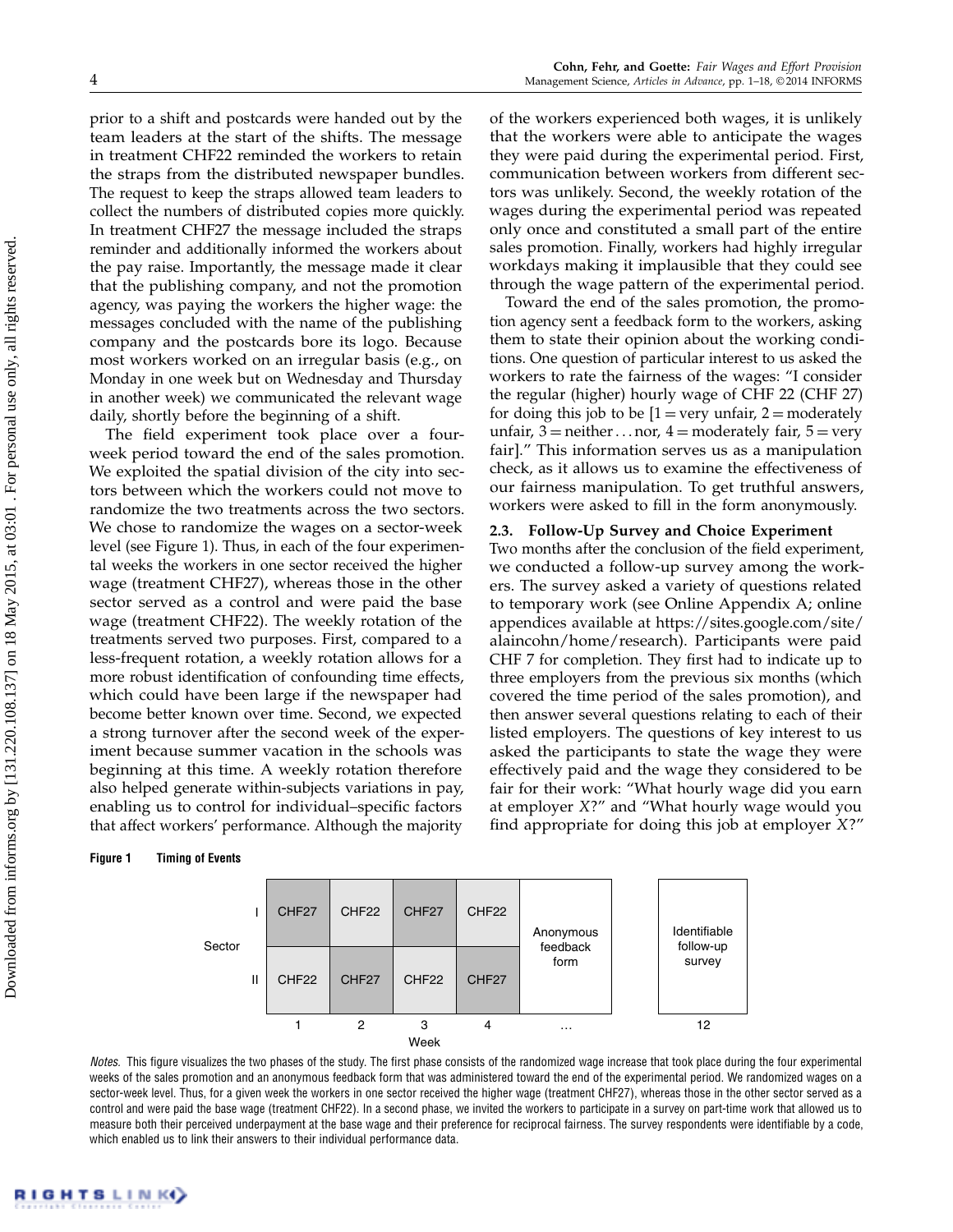By subtracting the answers of the first question from the second, we are able to construct an individual measure of perceived underpayment. The workers had no reason to believe that the survey was in any way connected to the field experiment conducted two months earlier. They did not know that they had been part of an experiment and the survey was administered by researchers whom they perceived to be completely unrelated to the publishing company.<sup>6</sup>

At the end of the survey we measured workers' inclination toward reciprocal fairness by inviting them to participate in a simplified version of the moonlighting game played for real money (Abbink et al. 2000). This two-player sequential-move game has the important feature that both kind and unkind actions are feasible for both players. In our version of the game, the first movers could divide CHF 24 in three different ways: they could choose between (i) an unfair allocation (CHF 18 for the first mover and CHF 6 for the second mover), (ii) an equitable allocation (CHF 12 for both players), or (iii) a generous allocation (CHF 6 for the first mover and CHF 18 for the second mover). The second movers could then reward or punish the first movers by assigning up to two positive or negative points, respectively; they could also decide not to assign any points at all. The reward and punishment technology was designed in a way such that one positive (negative) point cost the second mover CHF 2 and increased (decreased) the first mover's payoff by CHF 6. The game was played one-shot; second-mover behavior therefore captures reciprocal fairness without repeated game effects. For the purposes of this study, we assigned all workers to the role of the second mover and elicited their decisions using the strategy method.<sup>7</sup> We classify the workers as reciprocal if they returned more positive points in the generous allocation than in the equitable allocation, or more positive points in the equitable allocation than in the unfair allocation. Thus, to be counted as a reciprocal type, the assignment of positive points needs to be a (weakly) increasing function of the second mover's payoff, with a strictly positive slope in at least one of the two comparisons (unfair vs. equitable, equitable vs. generous). $8$  This

classification does not distinguish between distributional motives (e.g., Fehr and Schmidt 1999) and intention-based reciprocity (e.g., Falk and Fischbacher 2006, Rabin 1993). The purpose of this measure is to provide us with a way of testing whether individuals with a tendency toward reciprocal fairness in the choice experiment responded differently to the wage increase we implemented, and thus needed to be parsimonious. Evidence from laboratory experiments suggests that intention-based reciprocity is probably more important in explaining variation across individuals in such experiments (Charness and Levine 2007, Falk et al. 2003), though we cannot rule out that distributional preferences play a role too.<sup>9</sup> We also experimented with trying to distinguish between positive and negative reciprocity in the spirit of Dohmen et al. (2009), but in our game, positive and negative reciprocity are highly correlated and do not allow us to distinguish them from each other.

## 2.4. Descriptive Statistics and Randomization Checks

Table 1 presents the summary statistics of the data used in this paper. We observed 196 individuals during the four experimental weeks of the sales promotion. More than 70% of the workers were female. Workers were between 16 and 42 years old, with an average age of 22.5 years. Most of them were Swiss citizens. On average, they completed 6.5 shifts during the experimental period and distributed 228 newspaper copies per hour. Table 1 also shows that the experimental conditions were well balanced within individuals. Workers' median exposure to the higher wage was 50% of the shifts; the 25th percentile of the distribution was 42%, and the 75th percentile was 66%.

Turning to the fairness perception of wages, we asked in the follow-up survey what wage workers would consider appropriate for this type of job. The average reply was CHF 1 more than the CHF 22 paid in the baseline treatment. This judgment, however, is not uniform, as can be seen in the histogram in Figure 3 (see §3.1). It shows the distribution of the difference between what workers considered to be the appropriate wage and the base wage of CHF 22. Slightly less than half of the workers considered the base wage as the appropriate wage. The majority of the workers (53%) perceived themselves to be underpaid at the base wage of CHF 22, with a sizable group of workers (20%) perceived CHF 25 to be the appropriate wage.

<sup>&</sup>lt;sup>6</sup> The survey respondents were also informed that their individual data would be treated confidentially and never revealed to their employer. To match the survey data with individual performance data, we put the same code on the survey that we received from the promotion agency to identify the individual performance data.

 $<sup>7</sup>$  The choices of the first movers in the moonlighting game were</sup> collected through a survey mailed to a random sample of students at the University of Zurich around the same time.

<sup>&</sup>lt;sup>8</sup> We used the strategy method because it provided us with welldefined behavioral types. The downside of the strategy method is that punishment levels might have been less pronounced than with the direct-response method (Brandts and Charness 2011). As a consequence, we might have misclassified weakly reciprocal individuals.

<sup>9</sup> Because distributional relationships are rather unclear in the field, distributional preferences may be even less important in the field than in the laboratory. For example, it is likely that the workers did not have a precise idea of how wealthy the publishing company was and how valuable their effort was for the firm. We thank an anonymous referee for pointing this out to us.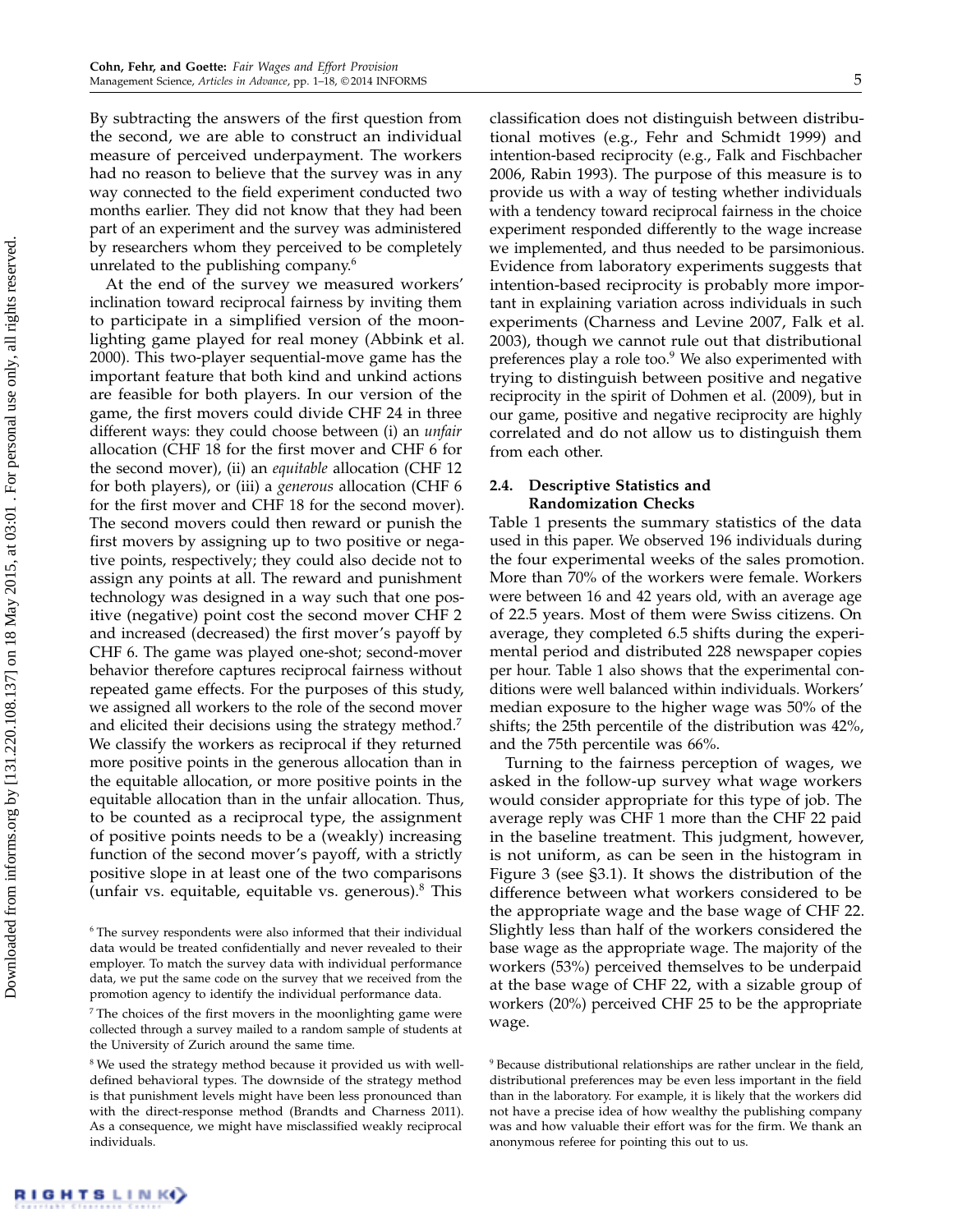| Cohn, Fehr, and Goette: Fair Wages and Effort Provision          |
|------------------------------------------------------------------|
| Management Science, Articles in Advance, pp. 1-18, ©2014 INFORMS |

| Variable                                       | Mean     | SD     | N     |
|------------------------------------------------|----------|--------|-------|
| Hourly copies distributed                      | 227.760  | 83.995 | 1,269 |
| Number of shifts                               | 6.474    | 4.248  | 196   |
| Fraction of shifts worked in CHF27             | 0.526    | 0.234  | 196   |
| <b>Fairness rating of CHF22</b>                | 2.858    | 0.844  | 113   |
| <b>Fairness rating of CHF27</b>                | 3.894    | 0.910  | 113   |
| Perceived underpayment (in CHF)                | 1.097    | 2.056  | 119   |
| Identification with the firm                   | $-0.235$ | 0.963  | 119   |
| Age (in years)                                 | 22.465   | 4.698  | 114   |
| Male                                           | 0.272    | 0.447  | 114   |
| Foreigner                                      | 0.132    | 0.340  | 114   |
| Number of siblings                             | 1.439    | 0.912  | 114   |
| Secondary school                               | 0.614    | 0.489  | 114   |
| Apprenticeship/vocational school               | 0.281    | 0.451  | 114   |
| Additional, further education                  | 0.211    | 0.409  | 114   |
| Baccalaureate                                  | 0.675    | 0.470  | 114   |
| Technical school                               | 0.237    | 0.427  | 114   |
| University                                     | 0.228    | 0.421  | 114   |
| Points returned if 1st mover proposed (18, 6)  | $-0.559$ | 1.050  | 118   |
| Points returned if 1st mover proposed (12, 12) | 0.254    | 0.730  | 118   |
| Points returned if 1st mover proposed (6, 18)  | 0.890    | 0.885  | 118   |
| Reciprocal individuals:                        |          |        |       |
| Points returned if 1st mover proposed (18, 6)  | $-0.922$ | 0.807  | 77    |
| Points returned if 1st mover proposed (12, 12) | 0.273    | 0.599  | 77    |
| Points returned if 1st mover proposed (6, 18)  | 1.247    | 0.632  | 77    |
| Nonreciprocal individuals:                     |          |        |       |
| Points returned if 1st mover proposed (18, 6)  | 0.122    | 1.122  | 41    |
| Points returned if 1st mover proposed (12, 12) | 0.220    | 0.936  | 41    |
| Points returned if 1st mover proposed (6, 18)  | 0.220    | 0.909  | 41    |

Notes. This table describes the data used in this paper. The data come from three different sources: the sales promotion, the feedback form, and the followup survey that includes the moonlighting game. During the four experimental weeks, 196 workers were observed; 113 of them returned the feedback form and 119 of them completed the follow-up survey. In the follow-up survey, five workers did not answer the questions on personal characteristics and one worker did not participate in the moonlighting game.

The last panel in Table 1 displays the average number of points returned in the moonlighting game. In response to the generous allocation of "CHF 6 for the first mover, CHF 18 for the second mover," the workers spent an average of 0.89 positive points to increase the first mover's payoff. They spent on average 0.25 positive points if the first mover chose the equitable allocation (CHF 12, CHF 12). If the first mover chose the unfair allocation (CHF 18, CHF 6), the workers spent 0.56 negative points to reduce the first mover's payoff. Table 1 also displays the results separately for the reciprocal ( $N = 77$ ) and the nonreciprocal ( $N = 41$ ) participants. There are large quantitative differences between these two groups. This is because many of the nonreciprocal individuals acted strictly selfish, never spending any points. Others classified as nonreciprocal displayed a concern for efficiency and always transfered the same number of positive points.

We present various checks that verify that we successfully randomized subjects to treatment conditions. As explained above, the assignment of workers to shifts and locations was organized in a way that made it nearly impossible for them to selectively pick shifts

#### Table 2 Randomization Check for Worker Characteristics

|                                                   |          |       | Treatment |       |                 |
|---------------------------------------------------|----------|-------|-----------|-------|-----------------|
|                                                   | CHF22    |       | CHF27     |       |                 |
| Variable                                          | Mean     | SD    | Mean      | SD    | <i>p</i> -value |
| Perceived underpayment<br>(in CHF)                | 1.088    | 2.099 | 1.081     | 2.142 | 0.69            |
| Age (in years)                                    | 23.370   | 5.257 | 23.344    | 5.397 | 0.77            |
| Male                                              | 0.281    | 0.450 | 0.267     | 0.443 | 0.68            |
| Foreigner                                         | 0.161    | 0.368 | 0.172     | 0.378 | 0.70            |
| <b>Number of siblings</b>                         | 1.376    | 0.849 | 1.367     | 0.854 | 0.91            |
| Secondary school                                  | 0.648    | 0.478 | 0.633     | 0.483 | 0.69            |
| Apprenticeship/vocational<br>school               | 0.331    | 0.471 | 0.308     | 0.462 | 0.52            |
| Additional, further education                     | 0.248    | 0.432 | 0.242     | 0.429 | 0.85            |
| Baccalaureate                                     | 0.618    | 0.487 | 0.658     | 0.475 | 0.27            |
| <b>Technical school</b>                           | 0.251    | 0.434 | 0.211     | 0.409 | 0.22            |
| University                                        | 0.245    | 0.431 | 0.211     | 0.409 | 0.29            |
| Points returned if<br>1st mover proposed (18, 6)  | $-0.651$ | 1.017 | $-0.663$  | 1.004 | 0.98            |
| Points returned if<br>1st mover proposed (12, 12) | 0.251    | 0.726 | 0.248     | 0.684 | 0.88            |
| Points returned if<br>1st mover proposed (6, 18)  | 0.811    | 0.902 | 0.857     | 0.891 | 0.46            |

Notes. Because of the within-subject design, most workers participated in both treatments. It was possible, however, that some workers worked  $x$  times (shifts) in treatment CHF22 and  $y$  times (shifts) in treatment CHF27. Therefore, our randomization check takes this into account, i.e., the characteristics of this worker count  $x$  times for treatment CHF22 and  $y$  times for treatment CHF27. This is a very conservative randomization check because showing insignificant differences in worker characteristics across treatments would be much easier if we were to count each worker only once. The first four columns in this table show the treatment averages and standard deviations of worker characteristics. The last column contains the  $p$ -values ( $X^2$  tests for binary variables and Mann–Whitney tests for nonbinary variables) for the null hypothesis of perfect randomization.

in treatment CHF27. Nevertheless, we need to verify whether worker characteristics in the two treatments were identical, because imbalances in these characteristics could also create treatment differences in effort. It is therefore important to know whether worker characteristics are balanced across treatments. Table 2 shows that this is the case. Worker characteristics in the two treatments are statistically identical for every dimension we measured (e.g., underpayment judgments, age, gender, etc.).<sup>10</sup>

Most importantly, we need to establish that there was no selectivity with respect to the number of shifts worked as a function of the treatment, as this would complicate our empirical analysis below. As we explained earlier, the rule was that the workers had to sign up for shifts well in advance. This made it difficult for workers to select into treatments. The results in Table 3 confirm that there was no selectivity. The table reports the results from a regression where the number of shifts a worker completed in each treatment is the dependent variable. The results show that the workers worked on average the same number of shifts in the

<sup>&</sup>lt;sup>10</sup> All *p*-values reported in this paper are two sided.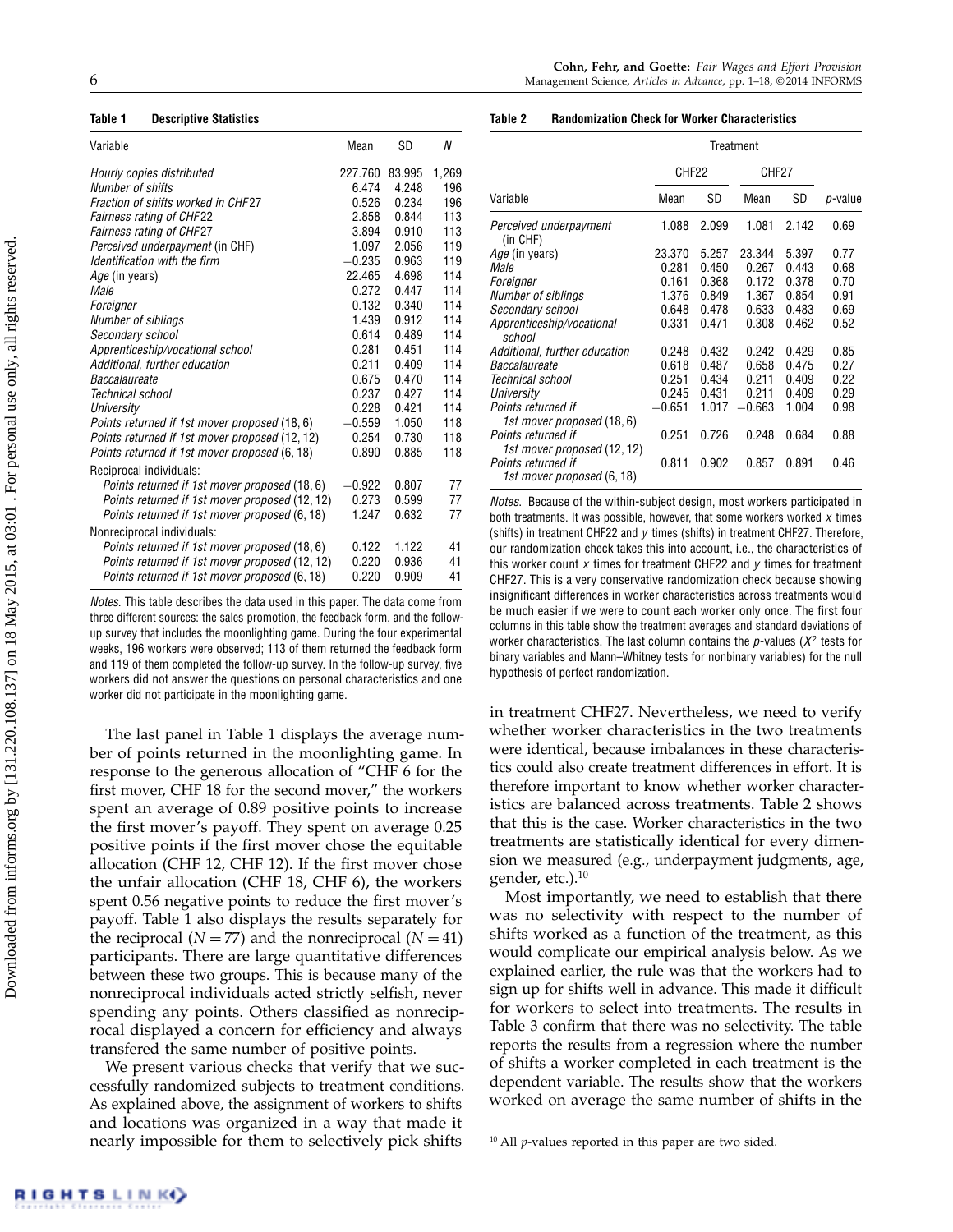Table 3 Participation at the Individual Level During the Experiment

|                     | (1)                            | (2)                   |  |
|---------------------|--------------------------------|-----------------------|--|
| Dependent variable: | Number of shifts per treatment |                       |  |
| CHF27               | 0.189<br>(0.130)               | 0.189<br>(0.184)      |  |
| Intercept           | $3.143***$<br>(0.162)          | $3.143***$<br>(0.092) |  |
| Fixed effects       |                                |                       |  |
| Worker              | No                             | Yes                   |  |
| $R^2$<br>N          | 0.002<br>392                   | 0.846<br>392          |  |

Notes. OLS estimates. Standard errors in parentheses are clustered on the individual level. The unit of observation is a worker in each treatment. The dependent variable is the number of shifts per treatment and CHF27 is an indicator variable for treatment status.

 $***p < 0.01$ .

two treatments. They worked 3.1 shifts in treatment CHF22; the dummy for treatment CHF27 is small and far from significant: it is equal to 0.19 and has a standard error of 0.13, as shown in column (1). Thus, we would have been able to detect even small differences of 0.26 shifts across groups, which is less than 5% of the 6.5 shifts worked altogether. We consider this a "tightly estimated zero": the number of shifts worked in the two treatments is statistically indistinguishable. This result also holds if we control for individual fixed effects (see column (2) in Table 3).

In Table 4 we check the randomization to treatments from a different angle. The promotion agency had difficulties filling the available shifts; shifts remained vacant in roughly 20% of cases. It would have been easier for the company to fill the high-wage shifts if workers had self-selected into treatment CHF27. Table 4 shows, however, that this was not the case. In this table the number of unfilled shifts in each sector for each day of the study is the dependent variable. The results show that the coefficient of the CHF27 dummy is close to zero and insignificant, indicating that treatment CHF27 had no effect on the share of unfilled shifts. Thus, there was no selectivity into the number of shift worked.

We also examine whether the experimental conditions affected our underpayment measure and workers' willingness to reciprocate in the moonlighting game. It is important to check whether a higher exposure to one of the treatments influenced our underpayment measure (i.e., the difference between the wage deemed to be appropriate and the base wage) and our measure of reciprocity. If they did, we could not use these measures as independent variables in our regressions described below. Column (1) in Table 5 shows that the fraction of shifts during which a worker is exposed to treatment CHF27 has no effect on our underpayment variable.<sup>11</sup> Thus, the small differences in exposure to

Table 4 Participation at the Sector-Day Level During the Experiment

|                     | (1)                                 | (2)        |  |
|---------------------|-------------------------------------|------------|--|
| Dependent variable: | Fraction of unfilled shifts per day |            |  |
| CHF27               | $-0.003$                            | $-0.003$   |  |
|                     | (0.031)                             | (0.032)    |  |
| Intercept           | $0.226***$                          | $0.228***$ |  |
|                     | (0.016)                             | (0.025)    |  |
| Fixed effects       |                                     |            |  |
| Sector              | No                                  | Yes        |  |
| Day                 | Yes                                 | Yes        |  |
| $R^2$               | 0.532                               | 0.533      |  |
| N                   | 40                                  | 40         |  |

Notes. OLS estimates. Standard errors in parentheses are clustered on the day level. The unit of observation is a day in each treatment. The dependent variable is the fraction of unfilled shifts per day and CHF27 is an indicator variable for treatment status.

 $***p < 0.01$ .

treatment CHF27 did not affect subsequent fairness judgments of wages. Columns (2)–(4) in Table 5 examine whether the exposure to treatment CHF27 affected workers' behavior in the moonlighting game for the three possible transfers of the first mover. Since the choices in the three cases are probably highly correlated, this needs to be taken into account when calculating the standard errors. We therefore estimate the three equations as seemingly unrelated regressions, thus allowing arbitrary correlation in the residual across the three choices. Taken individually, the results in each of the columns show no significant influence of treatment CHF27 on workers' second-mover behavior. We also perform a joint test of the hypothesis that the exposure to treatment CHF27 did not affect points returned in any of the three cases by estimating all three regressions using a seemingly unrelated regression model. The p-value of the hypothesis of no effect in all three equations is 0.58. We thus conclude that variations in the exposure to the higher wage neither influenced our underpayment measure nor workers' behavior in the choice experiment. This, therefore, allows us to use these measures as independent variables in our empirical analysis.

#### 2.5. Empirical Strategy

Approaching and addressing passers-by requires effort. Therefore, the number of copies distributed is our measure of individual effort. Since we have shown

 $11$  We ran an alternative specification where we additionally include a dummy variable for the workers who worked only under the high

wage during the experimental period of the sales promotion, and another dummy variable for those who experienced only the base wage. Roughly 10% of the workers who participated in the follow-up survey experienced only the high wage, and about 5% only the base wage. We find that higher exposure to treatment CHF27 during the experiment is again not related to fairness perceptions that were measured two months later. We thank an anonymous referee for suggesting this possibility.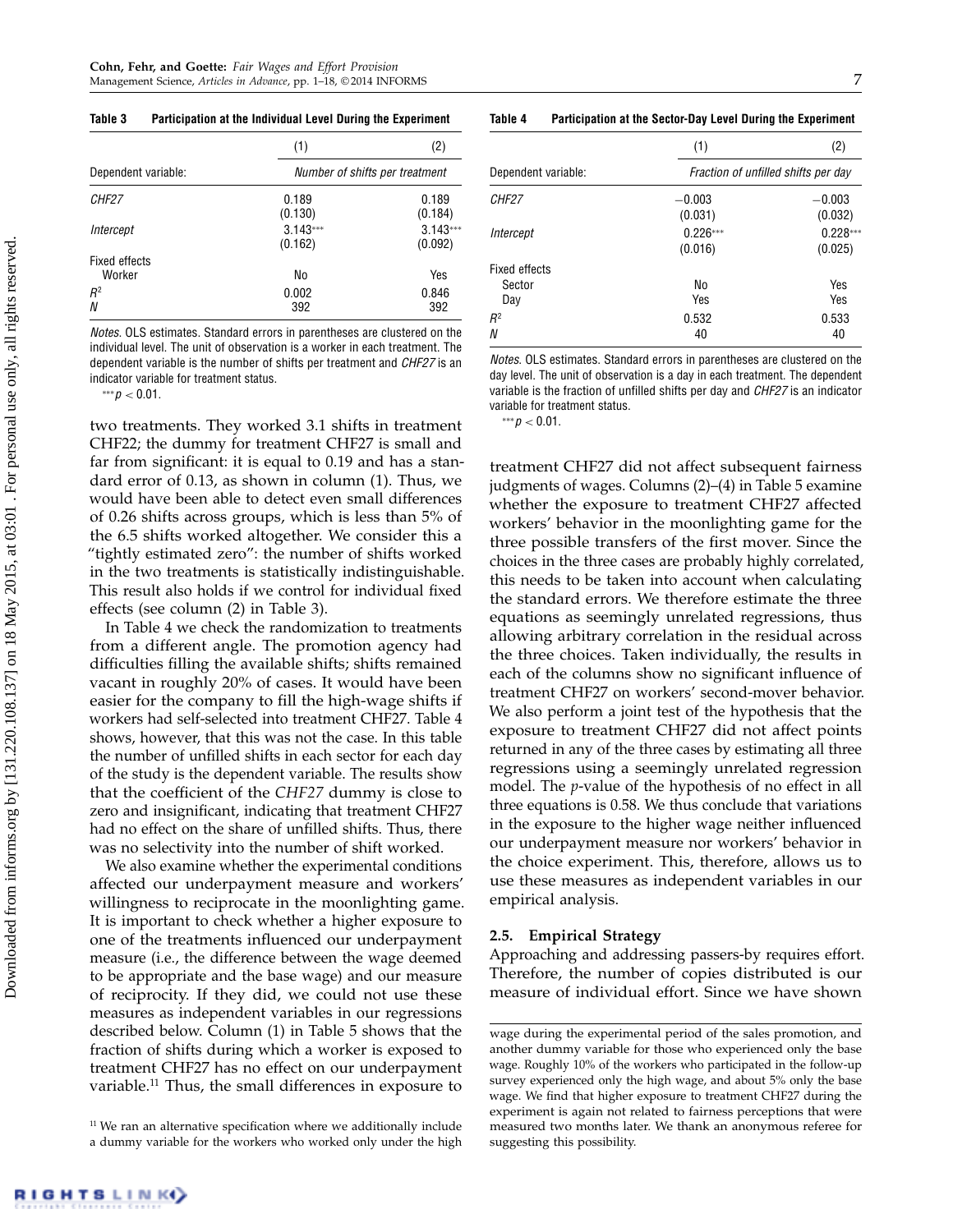|                                       | <b>FIBIU EXPETIMENT</b> |                       |                  |                                       |
|---------------------------------------|-------------------------|-----------------------|------------------|---------------------------------------|
|                                       | (1)                     | (2)                   | (3)              | (4)                                   |
| Dependent                             | Perceived               |                       |                  | Points returned if 1st mover proposed |
| variable:                             | underpayment            | (18, 6)               | (12, 12)         | (6, 18)                               |
| <b>Fraction of shifts</b><br>in CHF27 | 0.190<br>(0.684)        | 0.008<br>(0.431)      | 0.180<br>(0.299) | 0.497<br>(0.360)                      |
| Intercept                             | $0.992**$<br>(0.431)    | $-0.564**$<br>(0.256) | 0.155<br>(0.178) | $0.617***$<br>(0.214)                 |
| $R^2$                                 | 0.000                   | 0.000                 | 0.003            | 0.016                                 |
| N                                     | 119                     | 118                   | 118              | 118                                   |

Table 5 Randomization Check for Outcomes Measured After the Field Experiment

Notes. Column (1) reports OLS estimates with robust standard errors in parentheses, and columns (2)–(4) report the estimates of seemingly unrelated regressions. Throughout all columns, the independent variable is workers' exposure to treatment CHF27 indicated as the fraction of shifts they worked under the higher wage. In column (1) the dependent variable is the perceived underpayment at the base wage, and in columns (2)–(4) the dependent variable is the number of points returned by the workers in the moonlighting game.

\*\* $p < 0.05$ ; \*\*\* $p < 0.01$ .

in Tables 3 and 4 that our treatment did not affect the number of shifts worked, this implies that there is no selectivity into work with respect to the treatment. We can focus directly on labor supply conditional on having chosen to work. We first estimate the average treatment effect of the wage increase on workers' performance using the following regression model:

$$
\log(y_{ikt}) = \beta_0 + \beta_1 I(CHF27)_{kt} + \lambda_k + \delta_t + \epsilon_{ikt}, \quad (1)
$$

where the dependent variable is the log of the number of hourly copies distributed by worker  $i$  at a specific location  $k$  on day  $t$ . Our key exogenous variable is the wage condition in which a worker was working, which is represented by the treatment indicator CHF27 for the high-wage condition. Its coefficient  $\beta_1$  (multiplied by 100) can thus be interpreted as the percentage change in workers' performance that is caused by the wage increase. We include an exhaustive set of fixed effects  $\lambda_k$  as controls for the location at which a worker  $i$  worked on day  $t$ . We also include day fixed effects  $\delta_t$  for each day of the experiment.<sup>12</sup>

Our experimental wage increase guarantees that the treatment indicator is uncorrelated with the residual  $\epsilon_{ikt}$  and that the ordinary least squares (OLS) estimator will satisfy the conditional-mean independence needed for convergence to the true parameter. It does not, however, imply that the residual is uncorrelated across observations, thus raising potential issues with the standard errors of the estimated coefficients. Standard OLS procedures require that the residual is independent between any two observations. Two potential sources of correlation for the residual in our application are serial correlation within an individual, and correlations among the residuals of spatially close observations on the same day. Temporary, but auto-correlated shocks to an individual's motivation may induce serial correlation in an individual's performance on the job and thus render the assumption of independence of the residuals within an individual invalid. The residuals may also be spatially correlated because one could imagine that if a swarm of commuters heads in one direction, this affects the pick-up rate of the newspaper of spatially close workers in a similar way. This introduces a spatial correlation into the residuals of geographically close workers (Conley 2008). In this case, because the residual is uncorrelated with the treatment, the treatment effect can still be estimated consistently using OLS. However, the standard errors provided by standard OLS routines will be wrong, and, potentially, biased downward (Angrist and Pischke 2009). We use Hsiang's (2010) nonparametric correction for spatial and temporal correlation to correct for the two potential problems and to obtain the correct standard errors without imposing further restrictions on the covariance matrix. This procedure is very similar to multiway clustering in that it allows for any form of spatial and serial correlation, but uses a kernel estimate of the covariance matrix in which spatially close observations can be defined. We chose a radius of 3 kilometers in our application, and place no constraints on the number of lags for the individual.<sup>13</sup>

We also estimate a variant of Equation (1) with individual fixed effects  $\nu_i$  included:

$$
\log(y_{ikt}) = \beta_0 + \beta_1 I(CHF27)_{kt} + \nu_i + \lambda_k + \delta_t + \epsilon_{ikt}.
$$
 (2)

Including the individual fixed effects is not strictly necessary, because the treatments are randomized. However, it may be interesting for a different purpose: our experiment creates between-subject as well as within-subject variation in wages, and it is not clear whether within-subject manipulations make the treatment effect stronger or weaker (Charness et al. 2012), though one could certainly suspect so. The OLS

<sup>&</sup>lt;sup>12</sup> We also estimated a model where we included team-leader fixed effects. The estimation results remain the same.

<sup>&</sup>lt;sup>13</sup> An omnibus way to fix this problem would be to cluster observations along two dimensions: individuals and week × sector. However, this correction is valid asymptotically, as the number of week  $x$ sector cluster gets large. We only have eight-week  $\times$  sector cells and thus this is unfeasible. (We are grateful to an anonymous referee for pointing this out.) Our correction allows arbitrary correlations within an individual, and spatially correlated residuals across different individuals on the same day. The only difference between our correction and the one suggested here is only that ours does not allow the residual of individual  $i$  on day  $t$  to be correlated with the residual of another individual on a different day in that week. It is difficult to imagine how one newspaper distributed today by one worker could have an effect on the number of newspapers another worker would distribute in the future. Thus, we are comfortable restricting ourselves to the slightly more restrictive formulation we have chosen here.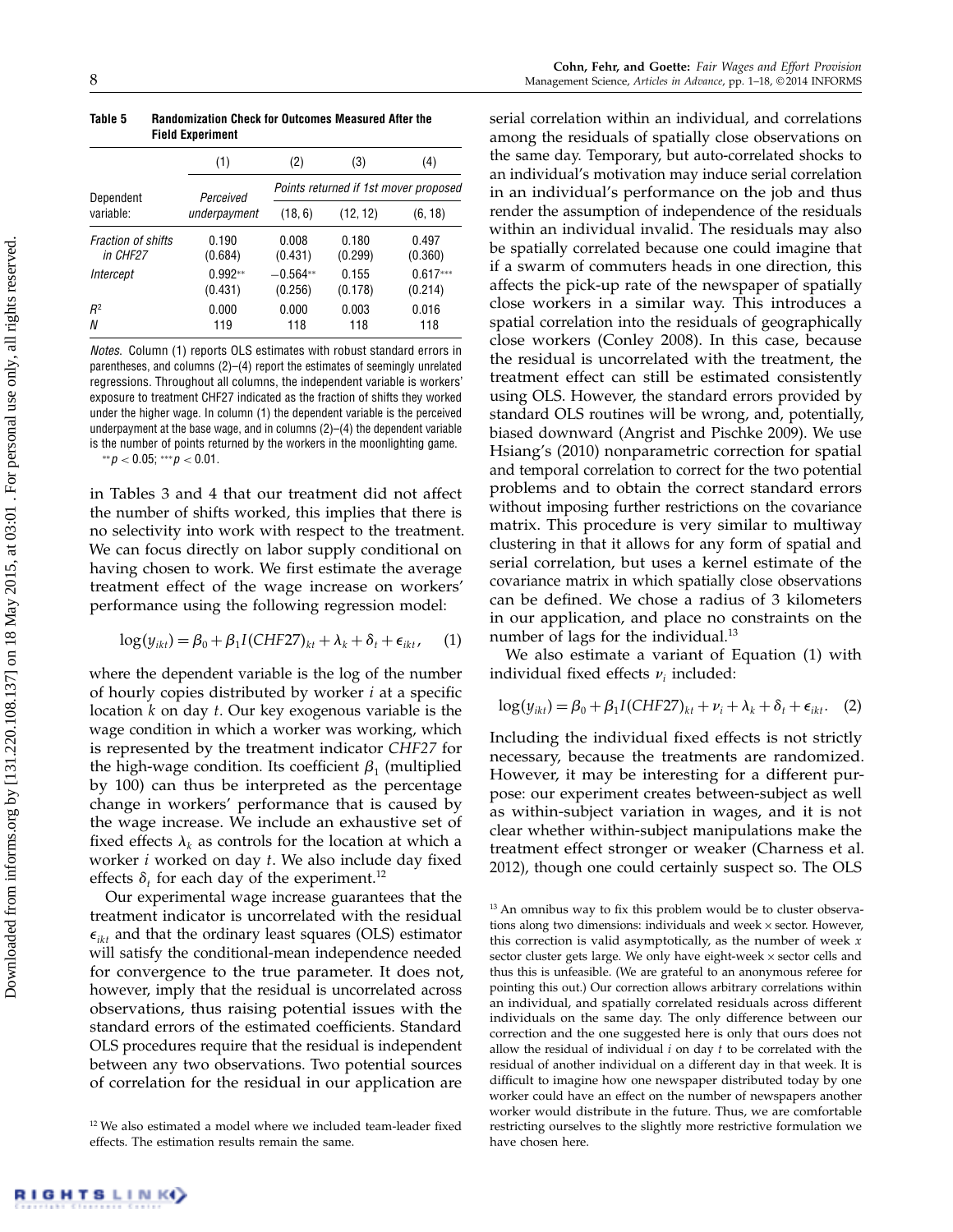estimate from Equation (1) used between-subject as well as within-subject variation in the wage to identify the treatment effect in approximately equal proportions. By also estimating Equation (2), the treatment effect in this column is identified entirely within subject. This allows us to asses if between subject and within subject create different treatment effects.

In a second step of the analysis, we investigate individual heterogeneity in the treatment effect. Specifically, we examine how workers' perceived fairness of the base wage affected their performance response to the wage increase. In keeping with our specifications above, we estimate the following regression model:

$$
\log(y_{ikt}) = \beta_0 + \beta_1 I(CHF27)_{kt} + \beta_2 I(CHF27)_{kt} \times \Delta_i
$$
  
+  $\beta_3 \Delta_i + \lambda_k + \delta_t + \epsilon_{ikt}$ , (3)

where  $\Delta_i$  measures worker *i's* perceived underpayment, i.e., the difference between what worker i considered to be a fair wage for this job and the wage he was paid in the baseline treatment. The estimate of the coefficient  $\beta_3$  should be interpreted with caution:  $\Delta_i$  is not randomly assigned and may well be correlated with the error term, and therefore bias the estimate of  $\beta_3$ . For example, if unproductive individuals also feel entitled to a higher wage, there would be a downward bias in the estimate of  $\beta_3$ . However,  $\beta_1$  (multiplied by 100) can be causally interpreted as the percentage change in workers' performance that is triggered by the wage increase if the worker feels adequately paid in the baseline treatment, i.e., if  $\Delta_i = 0$ . Because the wage increase is randomized and the regression controls for  $\Delta_i$ , the treatment variable is uncorrelated with the regression residual. Similarly, the coefficient of the interaction term  $\beta_2$  indicates the extent to which underpaid workers responded to the wage increase and can also be given a causal interpretation for the same reason. Intuitively, this is as if one estimated the impact of the regression on the different subgroups of  $\Delta_i$ : because the treatment is randomized with respect to  $\Delta_i$ , these are the true treatment effects in each of the groups. $14$  We also estimate the same equation including individual fixed effects rather than a control for  $\Delta_i$ :

$$
\log(y_{ikt}) = \beta_0 + \beta_1 I(CHF27)_{kt} + \beta_2 I(CHF27)_{kt} \times \Delta_i
$$
  
+  $\nu_i + \lambda_k + \delta_t + \epsilon_{ikt}$ . (4)

 $14$  To see this more formally, assume that the residual in Equation (3) is correlated with  $\Delta_i$  and that, for the sake of the argument,  $\epsilon_{it} = \eta_{it} +$  $\gamma(\Delta_i - \Delta)$ , but that the standard assumption are satisfied with respect to  $\eta_{it}$ , i.e.,  $E(\eta_{it} | T_{it}, \Delta_i) = 0$ . The conditional mean function in that case is given by  $E(y_{it} | T_{it}, \Delta_i) = \beta_0 - \gamma \Delta + \beta_1 T_{it} + \beta_2 T_{it} \Delta_i + (\beta_3 + \gamma) \Delta_i$ . Thus, the regression equation  $y_{it} = \beta_0 - \gamma \Delta + \beta_1 T_{it} + \beta_2 T_{it} \Delta_i + (\beta_3 + \gamma)$ .  $\Delta_i + \eta_{it}$  defines a valid regression that satisfies all assumptions with respect to the residual  $\eta_{it}$ . Therefore, OLS estimates of Equation (3) will converge to the parameters shown in the previous equation: the estimates of the treatment effects including the interaction with  $\Delta_i$  will be consistent, but the estimates of the impact of  $\Delta_i$  itself and the constant should not be given a structural interpretation.

This specification allows for fully flexible control for possibly nonlinear effects of  $\Delta_i$  on performance.

## 3. Results

The literature on social preferences suggests that the extent to which higher wages lead to higher effort depends on whether and how higher wages are associated with an increase in the perceived fairness of the wage. We therefore begin the exposition of our results by presenting the effect of the wage increase on workers' perceived fairness of their wage. We then turn to the average treatment effect of the wage increase on workers' performance and assess the robustness of this result. Finally, we probe deeper into the psychological mechanisms that underlie the observed pattern in the data.

## 3.1. Impact of the Wage Increase on Workers' Perceived Fairness of the Wage

Data from the feedback form collected toward the end of the field experiment point to a strong impact of the wage increase on workers' perceived fairness of their pay. Panel (A) in Figure 2 shows that roughly 30% of the workers perceived the base wage as unfairly low, whereas panel (B) in this figure indicates that less than 2% reported the same for the higher wage. Moreover, comparing the two panels reveals that there is a clear shift to a fairer assessment of pay in treatment CHF27  $(p < 0.01$ , Wilcoxon signed-rank test). However, there is strong heterogeneity in the fairness perception of the base wage. The strongest shift in the distribution of fairness assessments comes from the bottom end of the distribution, meaning that the higher wage had the largest impact on those workers who considered the

Figure 2 Workers' Fairness Assessments of the Base Wage and Higher Wage



Note. This figure shows workers' fairness ratings of the base wage (CHF22) and the higher wage (CHF27) on a five-point scale using data from the anonymous feedback form.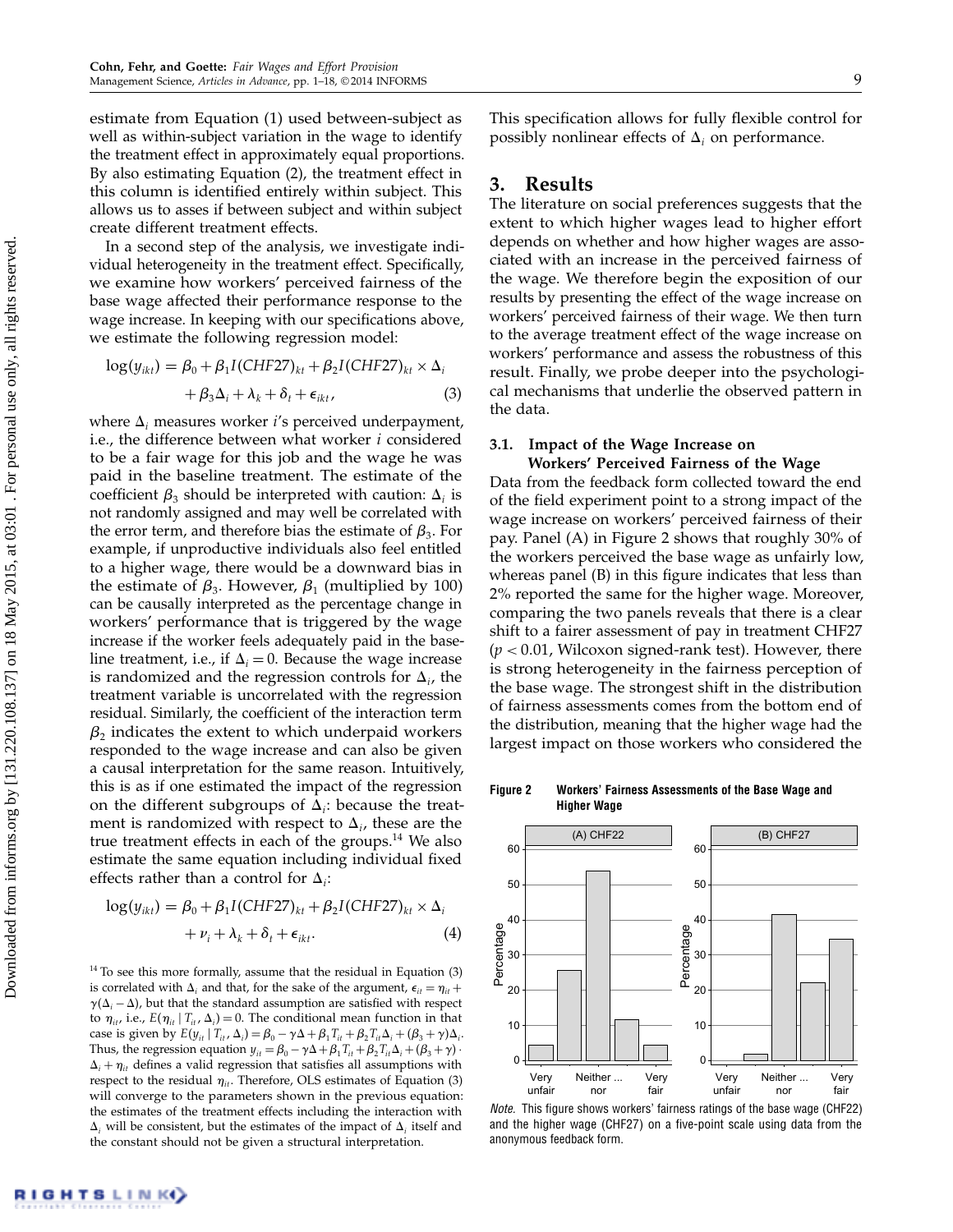Figure 3 Workers' Perceived Underpayment at the Base Wage



Notes. This figure shows a histogram of the difference between what the workers considered to be the appropriate wage and the base wage of CHF 22 per hour. A positive number indicates that a worker felt underpaid at the base wage, whereas a negative number indicates that the worker perceived to be overpaid for this job. Bins are in steps of CHF 0.5.

base wage to be unfairly low. There is also, however, a large group of workers for whom the higher wage could not improve their perceived fairness of the wage; those workers already perceived the base wage as rather fair and considered the higher wage to be equally fair.

As discussed earlier, we find similar individual heterogeneity in fairness perceptions in the follow-up survey conducted two months after the field experiment. Figure 3 shows that more than half of the workers perceived themselves to be underpaid at the base wage, implying that a large number of the workers accepted the job even though they thought that pay was unfairly low. About one-third of the workers considered themselves to be adequately paid, whereas only few (12%) thought they were overpaid for this job. Because we know from every worker the wage that is considered as fair ("appropriate") we can also calculate how many workers felt underpaid at CHF 27. We find that only 3 out of 119 individuals felt underpaid at this wage. Thus, we have established the following result:

Result 1. The wage increase is associated with an increase in the perceived fairness of pay on average. However, there is strong heterogeneity in workers' fairness perceptions. The wage increase raises the perceived fairness of pay particularly among workers who evaluate the base wage as unfairly low.

#### 3.2. Average Treatment Effect of the Wage Increase on Workers' Performance

We now turn to the behavioral effects of the wage increase and begin by investigating its average impact on performance. First evidence is shown in Figure 4, which displays the average performance in the two treatments. Because of the large variation in occupied

Figure 4 Average Treatment Effect of the Wage Increase on Workers' Performance



Notes. This figure shows workers' average performance and standard error of the mean in each treatment. Performance is measured as the hourly copies distributed normalized by the average hourly copies distributed at the location.

locations across days, for each observation we subtract the mean productivity at the location in question to provide a meaningful comparison across treatments; a zero thus corresponds to the average performance in a particular location. Since we take the natural logarithm of these numbers, they can be interpreted directly as the percentage differences to the location mean. The figure suggests a positive average treatment effect. In response to the wage increase, workers increased their performance by about 4% on average. The standard errors of the means are rather small, and error bands do not overlap across treatments, possibly indicating that the effect is statistically significant. However, these standard errors do not exploit the other controls available to us and are possibly biased because of temporal and spatial correlations within the residual, as explained in §2.5. We thus turn to the regression estimates that resolve these issues. The first column of Table 6 shows the estimation results for Equation (1). The estimated average treatment effect of the wage increase on workers' performance is 3.7%. In column (2) we also estimate the model using individual fixed effects as specified in Equation (2). The results show that the average treatment effect is slightly lower, but still significant at the 5% level. Thus, in our experiment, there does not seem to be a within-subject amplification of the treatment effect. Overall, we have established the following result:

Result 2. The wage increase has a positive and significant impact on workers' performance on average.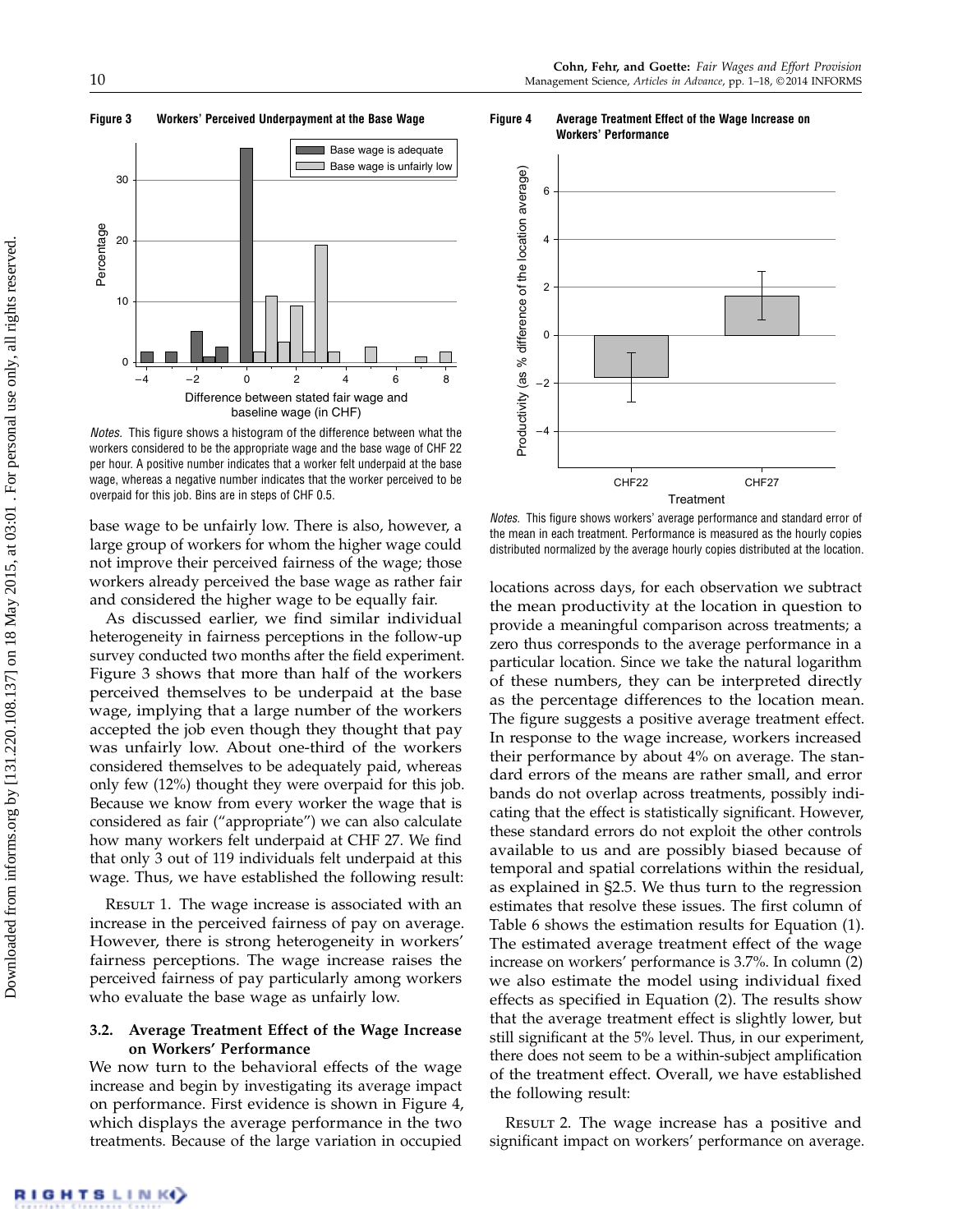Table 6 Average Treatment Effect of the Wage Increase on Workers' Performance

|                     | (1)                            | (2)                  |  |
|---------------------|--------------------------------|----------------------|--|
| Dependent variable: | log(Hourly copies distributed) |                      |  |
| CHF27               | $0.037**$<br>(0.017)           | $0.030**$<br>(0.014) |  |
| Intercept           | $5.608***$<br>(0.090)          | 5.269***<br>(0.084)  |  |
| Fixed effects       |                                |                      |  |
| Worker              | No                             | Yes                  |  |
| Location            | Yes                            | Yes                  |  |
| Day                 | Yes                            | Yes                  |  |
| $R^2$               | 0.594                          | 0.718                |  |
| Ν                   | 1.269                          | 1,269                |  |

Notes. OLS estimates. Standard errors in parentheses take account of serial correlation within an individual's residuals and spatial correlation among the residuals of spatially close observations on the same day (up to a distance of 3 km). The dependent variable is the logarithm of the number of hourly copies distributed and serves as our performance measure. The variable CHF27 is an indicator variable for the treatment in which the workers were paid the higher wage.

 $^{**}p < 0.05;$   $^{***}p < 0.01$  .

The point estimates we obtain are roughly in line with the point estimates found in earlier studies that use comparable treatments (Gneezy and List 2006; Kube et al. 2012, 2013). However, the previous studies did not find significant effects, perhaps because of the smaller sample sizes.

We next examine whether exposure to treatment CHF27 changes the effectiveness of the treatment or changes the behavior once the workers returned to the normal wage of CHF 22. Our study allows us to go beyond earlier field experiments as we can identify such effects for up to two workweeks. As pointed out before, we observe our workers on an average of six days. However, 25% of them worked an average of 12 days, thus giving us solid identification of previous exposure to the higher wage on effort over an extended period. In column (1) of Table 7 we estimate the individual fixed effects model from Equation (2) that we augment by two variables: the number of previous shifts a worker was exposed to the CHF 27 wage, as well as an interaction of this variable with the treatment CHF27 indicator. The two variables allow us to examine two separate issues related to what previous exposure to the higher wage does to a worker's motivation. The interaction term allows us to examine whether repeated exposure to the CHF 27 wage reduces its effectiveness. Previous studies suggest that gift exchange has an emotional component that may dissipate over time with the consequence that the extra effort may wear off (Falk 2007, Gneezy and List 2006), and indeed, Gneezy and List (2006) find a decline in the effectiveness of gift exchange even within a day. Column (1) of Table 7 shows the results. The coefficient on treatment CHF27 can be interpreted as the impact of the wage increase on effort when

Table 7 Robustness Checks for Habituation and Reference Point Effects

|                                                       | (1)                   | (2)                            | (3)                  |
|-------------------------------------------------------|-----------------------|--------------------------------|----------------------|
| Dependent variable:                                   |                       | log(Hourly copies distributed) |                      |
| <i>CHF27</i>                                          | $0.044*$<br>(0.022)   | $0.046*$<br>(0.025)            | $0.076**$<br>(0.032) |
| # previous CHF27 shifts                               | 0.008<br>(0.006)      | $0.025*$<br>(0.015)            |                      |
| CHF27 $\times$ # previous CHF27 shifts                | $-0.005$<br>(0.007)   | $-0.003$<br>(0.019)            |                      |
| (# previous CHF27 shifts) <sup>2</sup>                |                       | $-0.002$<br>(0.002)            |                      |
| CHF27 $\times$ (# previous CHF27 shifts) <sup>2</sup> |                       | $-0.001$<br>(0.002)            |                      |
| Intercept                                             | $5.262***$<br>(0.083) | $5.255***$<br>(0.082)          | 5.383***<br>(0.115)  |
| Fixed effects<br>Worker<br>Location<br>Day            | Yes<br>Yes<br>Yes     | Yes<br>Yes<br>Yes              | Yes<br>Yes<br>Yes    |
| $R^2$<br>N                                            | 0.718<br>1,269        | 0.719<br>1,269                 | 0.804<br>645         |

Notes. OLS estimates. Standard errors in parentheses take account of serial correlation within an individual's residuals and spatial correlation among the residuals of spatially close observations on the same day (up to a distance of 3 km). The dependent variable is the logarithm of the number of hourly copies distributed and serves as our performance measure. The variable CHF27 is an indicator variable for the treatment in which the workers were paid the higher wage. The variable  $#$  previous CHF27 shifts captures the number of previous shifts a worker had already received the higher wage. Column (3) replicates the estimation results in column (2) of Table 6 while excluding observations (and also the subsequent ones) that occurred when workers switched back to the base wage.

 ${}^*p < 0.10;$   ${}^{**}p < 0.05;$   ${}^{***}p < 0.01.$ 

workers encountered the increase for the first time. The estimate is positive and significant, and only somewhat larger than the estimate of the overall treatment effect. The coefficient on the interaction term is very small, and far from significant. Thus, previous exposure to the CHF 27 wage does not weaken workers' response to the higher wage in our case, in slight contrast to Gneezy and List  $(2006).^{15}$ 

Conditional on the CHF27 dummy being equal to zero, the exposure variable alone in column (1) of Table 7 measures how the performance of a worker changes if, having been exposed to a certain number of CHF27 shifts, he returns to the normal pay of CHF 22. One may suspect that workers are disappointed about falling back to the base wage after having encountered the higher wage, because this may have influenced their reference wage they expected to receive (Abeler et al. 2011, Fehr and Goette 2007). The estimated coefficient on the exposure variable is, however, mildly positive. Thus, if anything, workers were somewhat more productive, even when back on the CHF 22 wage,

 $15$  Gneezy and List (2006) find that effort declines within a workday. We have only one observation per workday and can thus not rule out that gift exchange becomes weaker over the course of the workday.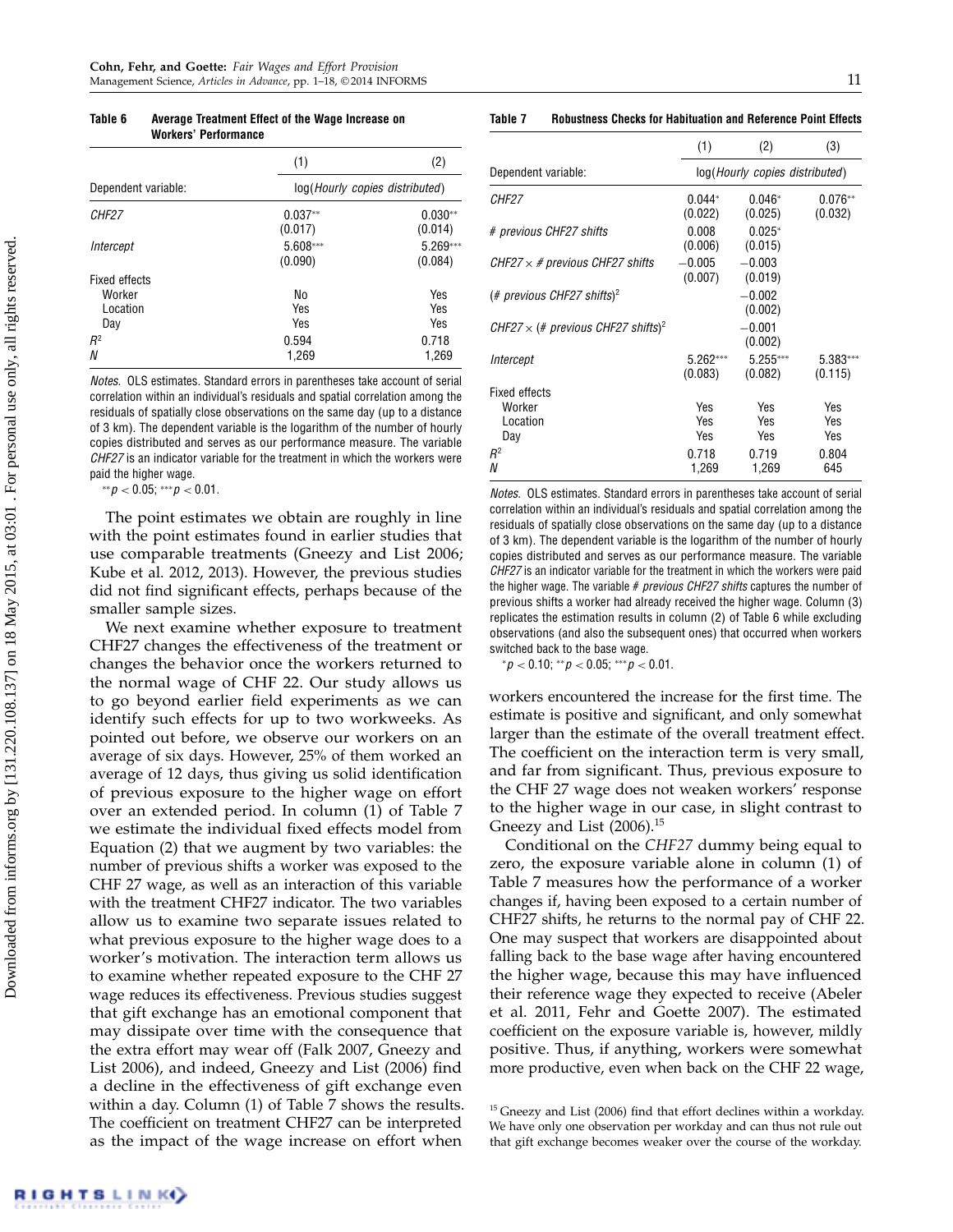after having been exposed to CHF 27. The effect is, however, not significant. We also explore in column (2) of Table 7 whether exposure effects take perhaps a more nonlinear form. We choose a parsimonious specification and add a quadratic exposure term: if there are strong nonlinearities, the quadratic terms should pick this up. However, the coefficients on the quadratic terms are very small and not significantly different from zero, and an F-test cannot reject that all the exposure coefficients are equal to zero ( $p = 0.31$ ).

An alternative way of looking at the issue of disappointment is to only use observations of workers until they go back from the higher wage to the normal wage of CHF 22, as is done in column (3) of Table 7. The estimate of treatment CHF27 is positive and significant, and somewhat larger than the estimated coefficient for the entire sample, though it comes with a larger standard error. Thus, again, this indicates that the difference in effort created by the wage increase is not because of worker disappointment once back at the normal wage of CHF 22.<sup>16</sup> Taken together, these results show no evidence that the wage increase is fading in effectiveness as exposure to the high wage increases or that the effect is strongly driven by a reduction in effort after a higher wage, rather than by an increase in effort as the higher wage is paid.

#### 3.3. Heterogeneous Treatment Effects of the Wage Increase on Workers' Performance

In a next step, we attempt to provide direct evidence on the psychological mechanisms behind the responses to the wage increase. We do this by directly testing differential predictions regarding which subsample should respond to the wage increase by different models. In contrast to reciprocity models, a key ingredient of the fair wage-effort hypothesis by Akerlof and Yellen (1990) is that only the workers who feel underpaid at the base wage should respond to the higher wage with higher effort. We therefore investigate whether heterogeneous fairness perceptions lead to heterogeneous effort responses to the wage increase. Figure 5 displays the treatment effect separately for two types of workers: the workers who considered the base wage to be fair and those who considered it to be unfairly low. The figure shows that the workers who felt adequately paid at the base wage (including the few who felt overpaid) did not react to the wage increase at all, whereas those who perceived the base wage as inadequately low increased their performance by about 7%. Judging by the error bands, the figure suggests that the impact of the wage increase is significant for the second group, but not for the first. To better understand the

Figure 5 Heterogeneous Treatment Effect of the Wage Increase on Workers' Performance



Notes. This figure displays workers' average performance and standard error of the mean in each treatment, shown separately for the workers who felt adequately paid at the base wage and those who felt underpaid. Workers' performance is the number of hourly copies distributed normalized by the average productivity at the location.

heterogeneity in the treatment effect we estimate Equation (3) where we include an interaction term between treatment CHF27 and the underpayment measure, denoted by  $\Delta_i$ . Because we need to restrict the sample to individuals who completed the follow-up survey, we first replicate the average treatment effect without taking account of the underpayment perceptions to show that the workers who completed the follow-up survey responded in exactly the same way to the wage increase as all others did. As can be seen in column (1) of Table 8, the point estimate on treatment CHF27 is identical to that in column (1) of Table 6. Column (2) of Table 8 now presents the estimates of Equation (3) that includes the interaction of treatment CHF27 with  $\Delta_i$ . The estimate of  $\beta_1$  is not significant, implying that we cannot reject the hypothesis that the workers who felt adequately paid at the base wage (i.e.,  $\Delta_i = 0$ ) did not respond to the wage increase. However, workers who felt underpaid responded quite strongly. The estimate of 0.019 for  $\beta_2$  is highly significant and implies that workers' performance response to the wage increase gets stronger with every Swiss franc that a worker felt underpaid at the base wage. $17$  We also estimate the model with individual fixed effects as described

 $16$  This is not to say that wage cuts do not lead to effort reductions (e.g., Cohn et al. 2014). Keep in mind that in our setting, the increase was explicitly announced as a bonus coming from the publisher, not the regular employer. This may take some of the sting out of going back to CHF 22.

<sup>&</sup>lt;sup>17</sup> The coefficient estimate of the interaction term between treatment CHF27 and underpayment perceptions remains the same when we treat the few overpaid workers in the same way as the adequately paid workers, i.e., when we force  $\Delta_i$  to be zero for the overpaid workers. We thank an anonymous referee for bringing this to our attention.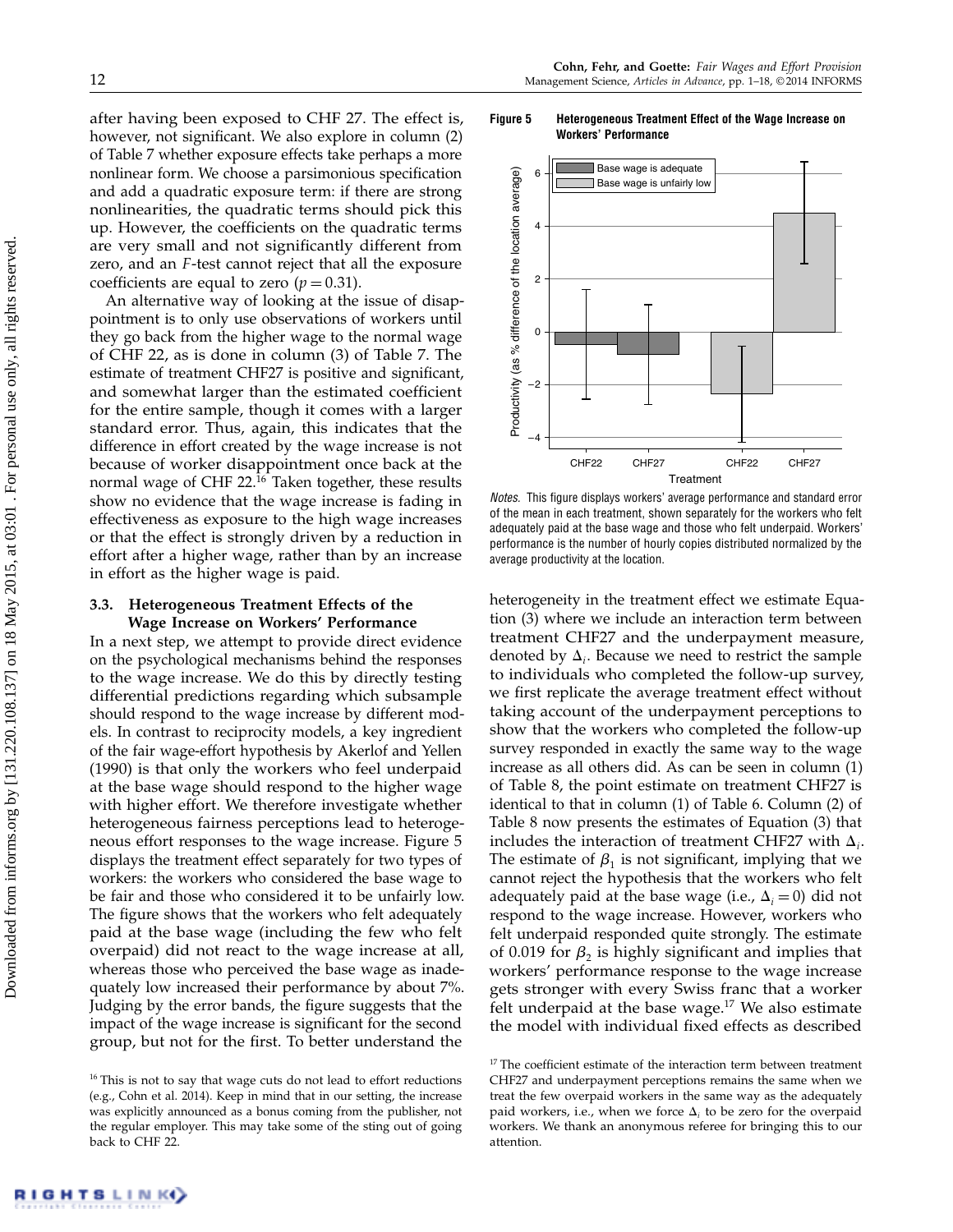Table 8 Heterogeneous Treatment Effect of the Wage Increase on Workers' Performance

|                         | (1)                   | (2)                            | (3)                   |
|-------------------------|-----------------------|--------------------------------|-----------------------|
| Dependent variable:     |                       | log(Hourly copies distributed) |                       |
| <i>CHF27</i>            | $0.039**$<br>(0.019)  | 0.018<br>(0.023)               | 0.005<br>(0.020)      |
| CHF27 $\times$ $\Delta$ |                       | $0.019**$<br>(0.008)           | $0.018**$<br>(0.007)  |
| $\Delta_i$              |                       | 0.001<br>(0.006)               |                       |
| Intercept               | $5.619***$<br>(0.113) | $5.633***$<br>(0.108)          | $5.317***$<br>(0.130) |
| Fixed effects           |                       |                                |                       |
| Worker                  | No                    | No                             | Yes                   |
| Location                | Yes                   | Yes                            | Yes                   |
| Day                     | Yes                   | Yes                            | Yes                   |
| $R^2$                   | 0.596                 | 0.601                          | 0.725                 |
| N                       | 722                   | 722                            | 722                   |

Notes. OLS estimates. Standard errors in parentheses take account of serial correlation within an individual's residuals and spatial correlation among the residuals of spatially close observations on the same day (up to a distance of 3 km). The dependent variable is the logarithm of the number of hourly copies distributed and serves as our performance measure. The variable CHF27 is an indicator variable for the treatment in which the workers were paid the higher wage. The variable  $\Delta_i$  is the difference between the wage a worker considered to be fair and the base wage. The interaction term  $CHF27 \times \Delta_i$  thus measures the treatment effect as a function of workers' perceived underpayment.

\*\* $p < 0.05$ ; \*\*\* $p < 0.01$ .

in Equation (4). In this specification, reported in column (3) of Table 8, the point estimate of  $\beta_1$  is again close to zero and insignificant. However, the point estimate of  $\beta_2$  is positive and significantly different from zero ( $p = 0.01$ ). It implies that for every Swiss franc that a worker felt underpaid, workers' response to the higher wage increases by 0.019. Thus, for a worker who considered the fair wage to be CHF 25 (as many did), the response is  $0.005 + 3 \times 0.019 = 0.062$ or 6.2%; this effect is almost twice as large as the average treatment effect. Thus, the workers who felt underpaid at the base wage responded very differently to the wage increase than those who felt adequately paid, a finding that highlights the importance of heterogeneous fairness perceptions in our understanding of the mechanism behind the motivational effects of pay raises. We summarize these finding in the following result:

Result 3. There is significant heterogeneity in workers' response to a wage increase. Workers who perceive themselves to be underpaid at the base wage raise their performance significantly when they are paid a higher wage, whereas workers who feel adequately paid or overpaid at the base wage do not respond to a wage increase.

In the following, we present two robustness checks for Result 3. The first check examines the role of workers' ability in the treatment effect. We are particularly interested in the hypothesis that high-ability workers have different underpayment perceptions. If, for example, these workers are more likely to perceive themselves to be underpaid, the interpretation of the positive impact of perceived underpayment on the performance response to the wage increase becomes more ambiguous—perhaps it is workers' ability, and not their fairness perceptions that drive the underpayment effect. We use worker fixed effects  $v_i$  from Equation (2) as a measure of worker ability.<sup>18</sup> Workers with a high  $\nu_i$  were, on average, more productive than those with a low  $\nu_i$ . We find that the correlation between individual ability and the underpayment measure is close to zero and insignificant (Spearman rank correlation: 0.029,  $p = 0.75$ .<sup>19</sup> This provides a first hint that ability is an unlikely explanation for the underpayment effect. We test this more formally in Table 9. For ease of comparison, column (1) of this table presents again the underpayment effect without controlling for ability. To examine the role of ability, we divide the workers into two groups: workers with a  $\nu_i$  above the median (= high-ability), and those with a  $\nu_i$  below the median (= low-ability). We then reestimate Equation (1) and include a dummy variable for the high-ability workers as well as an interaction of this dummy variable with the indicator for treatment CHF27. Column (2) of Table 9 shows that the coefficient of the interaction term is insignificant, meaning that we cannot reject the hypothesis that high- and low-ability workers responded similarly to the wage increase. We additionally estimate a model that includes the underpayment variable, the ability variable, as well as their interactions with the treatment indicator. Column (3) of Table 9 shows again that workers' abilities do not drive the underpayment effect. Whereas the point estimate of the underpayment interaction remains robustly positive and significant ( $p = 0.01$ ), the ability interaction is still insignificant.

The second robustness check explores whether the heterogeneous reciprocal responses are caused by differences in how much workers cared about their employer, rather than by differences in fairness perceptions. One could hypothesize that the workers who valued the firm's profit most were also those who reacted most strongly to the higher pay. We use the question "How strongly do you identify yourself with your employer?" from the follow-up survey with answers categories

<sup>&</sup>lt;sup>18</sup> The individual fixed effects  $\nu_i$  serve as a proxy for skills. However, they may capture other worker-specific factors that influence performance, such as intrinsic motivation or conscientiousness. We thank an anonymous referee for pointing this out to us.

<sup>&</sup>lt;sup>19</sup> We investigated several other potential instruments for perceived wage fairness, such as gender or the difficulty of finding a job. We find no strong predictors of fairness perceptions.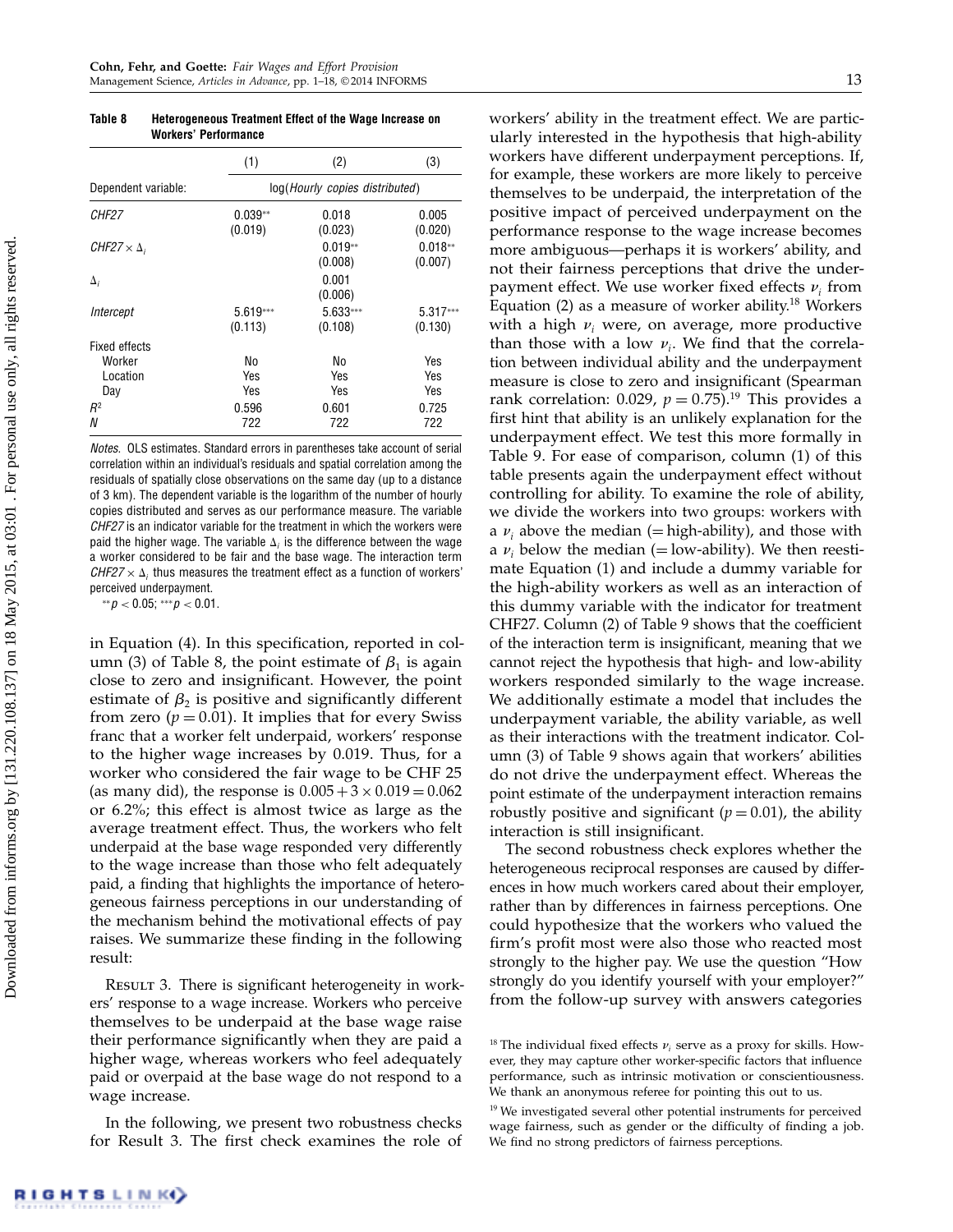Table 9 Robustness Checks for Ability and Identification with the Firm

|                                                       | (1)                   | (2)                   | (3)                            | (4)                    | (5)                   |
|-------------------------------------------------------|-----------------------|-----------------------|--------------------------------|------------------------|-----------------------|
| Dependent variable:                                   |                       |                       | log(Hourly copies distributed) |                        |                       |
| <i>CHF27</i>                                          | 0.018<br>(0.023)      | 0.022<br>(0.026)      | 0.007<br>(0.028)               | $0.031*$<br>(0.018)    | 0.013<br>(0.022)      |
| CHF27 $\times$ $\Delta$                               | $0.019**$<br>(0.008)  |                       | $0.021**$<br>(0.008)           |                        | $0.017**$<br>(0.008)  |
| $\Delta_i$                                            | 0.001<br>(0.006)      |                       | $-0.006$<br>(0.006)            |                        | 0.003<br>(0.006)      |
| $CHF27 \times$<br>High-ability $(=1)$                 |                       | 0.030<br>(0.045)      | 0.016<br>(0.046)               |                        |                       |
| High-ability $(=1)$                                   |                       | $0.232***$<br>(0.032) | $0.238***$<br>(0.033)          |                        |                       |
| $CHF27 \times$<br><i><u><b>Identification</b></u></i> |                       |                       |                                | $-0.058***$<br>(0.020) | $0.049**$<br>(0.019)  |
| Identification                                        |                       |                       |                                | $0.048***$<br>(0.013)  | $0.048***$<br>(0.013) |
| Intercept                                             | $5.633***$<br>(0.108) | $5.410***$<br>(0.120) | $5.427***$<br>(0.117)          | 5.635***<br>(0.113)    | 5.645***<br>(0.108)   |
| <b>Fixed effects</b>                                  |                       |                       |                                |                        |                       |
| Worker                                                | No                    | No                    | No                             | No                     | No                    |
| Location                                              | Yes                   | Yes                   | Yes                            | Yes                    | Yes                   |
| Day                                                   | Yes                   | Yes                   | Yes                            | Yes                    | Yes                   |
| $R^2$                                                 | 0.601                 | 0.657                 | 0.660                          | 0.602                  | 0.608                 |
| N                                                     | 722                   | 722                   | 722                            | 722                    | 722                   |

Notes. OLS estimates. Standard errors in parentheses take account of serial correlation within an individual's residuals and spatial correlation among the residuals of spatially close observations on the same day (up to a distance of 3 km). The dependent variable is the logarithm of the number of hourly copies distributed and serves as our performance measure. The variable CHF27 is an indicator variable for the treatment in which the workers were paid the higher wage. The variable  $\Delta_i$  is the difference between the wage a worker considered to be fair and the base wage. High-ability is an indicator variable for worker ability, which takes the value of 1 if a worker's fixed effect is above the median and 0 otherwise. *Identification* measures to what extent workers identified with the firm, ranging from -2 "very weakly" to 2 "very strongly." The interaction terms  $\mathit{CHF27}\times \Delta_i, \, \mathit{CHF27}\times \mathit{High-ability},$  and  $CHF27 \times Identification$  measure the treatment effect as a function of workers' perceived underpayment, their ability, and their identification with the firm, respectively.

 ${}^*p < 0.10;$   ${}^{**}p < 0.05;$   ${}^{***}p < 0.01.$ 

ranging from −2 "very weakly" to 2 "very strongly" as a measure of how closely connected workers felt to their employer. We again estimate Equation (1) and include the identification variable as well as its interaction with the indicator for treatment CHF27. Column (4) of Table 9 shows that the workers who identified more strongly with their employer provided more effort in the baseline condition ( $p < 0.01$ ). As discussed in Footnote 14, one should be careful with interpreting this coefficient in a causal way though. In contrast to the above hypothesis, these workers reciprocated the higher pay to a lesser extent than those who did not care much about their employer ( $p < 0.01$ ). Moreover, whereas this negative interaction effect remains robust to the inclusion of the underpayment variables, it cannot account for the underpayment effect. Column (5) of Table 9 shows that the point estimate of the underpayment interaction remains almost unchanged  $(p = 0.03)$ . Thus, controlling for identification with the employer does not affect the relationship between perceived underpayment and workers' performance response to the higher wage.

The way fairness perceptions mediate the behavioral responses to the higher wage is consistent with the fair-wage effort hypothesis (Akerlof and Yellen 1990). It stipulates that reciprocal workers respond to an improvement toward the fair wage by increasing effort up to the point where they feel treated fairly. By the same token, this theory also predicts that individuals' behavior displays reciprocity in the sense that unfairly low wages are reciprocated with low effort, whereas high wages are reciprocated with normal effort. To further corroborate this interpretation of our data, our strategy is to use a behavioral measure of reciprocity from a different context, i.e., the choice experiment, and to examine if it predicts behavior consistent with the fair-wage effort hypothesis in the field experiment. This measure, explained in detail in §2.3, shows that there is considerable heterogeneity in reciprocity concerns between individuals. Seventy-seven workers can be classified as reciprocal in the moonlighting game. By contrast, 41 workers cannot be classified as reciprocal: their points returned do not depend on the generosity of the first mover and they are often zero for all three first-mover allocations. Thus, our measure of reciprocal fairness from the choice experiment captures individuals' general inclination toward reciprocity and allows us to test whether it predicts effort responses to the wage increase. We keep in mind the caveat that our reciprocity measure does not distinguish between outcome-based and intention-based models of social preferences, as we discussed before.

We test this by estimating Equation (4) separately for the reciprocal and the nonreciprocal workers.<sup>20</sup> Table 10 displays the results. We first turn to the estimates for the reciprocal individuals in column (1). As before, we find no positive effect of the wage on performance when workers perceived themselves to be adequately paid or overpaid. The coefficient  $\beta_1$  on the main effect of treatment CHF27 is small and insignificant. However, we find that fairness perceptions play an even stronger role in workers' performance response to the wage increase. The coefficient of the interaction term,  $\beta_2$ , is now 0.028, implying that workers' performance

 $20$  We checked whether underpayment perceptions differ between the two groups. The test results show that we cannot reject the hypothesis that reciprocal workers and nonreciprocal workers do not differ in their underpayment judgments (Kolmogorov-Smirnov test,  $p = 0.92$ ). We also estimated interaction effects for reciprocal and nonreciprocal workers, but we decided to report the results in separate equations for expositional simplicity. Estimating interaction effects yields the same conclusions, but the presentation of the results is more cumbersome.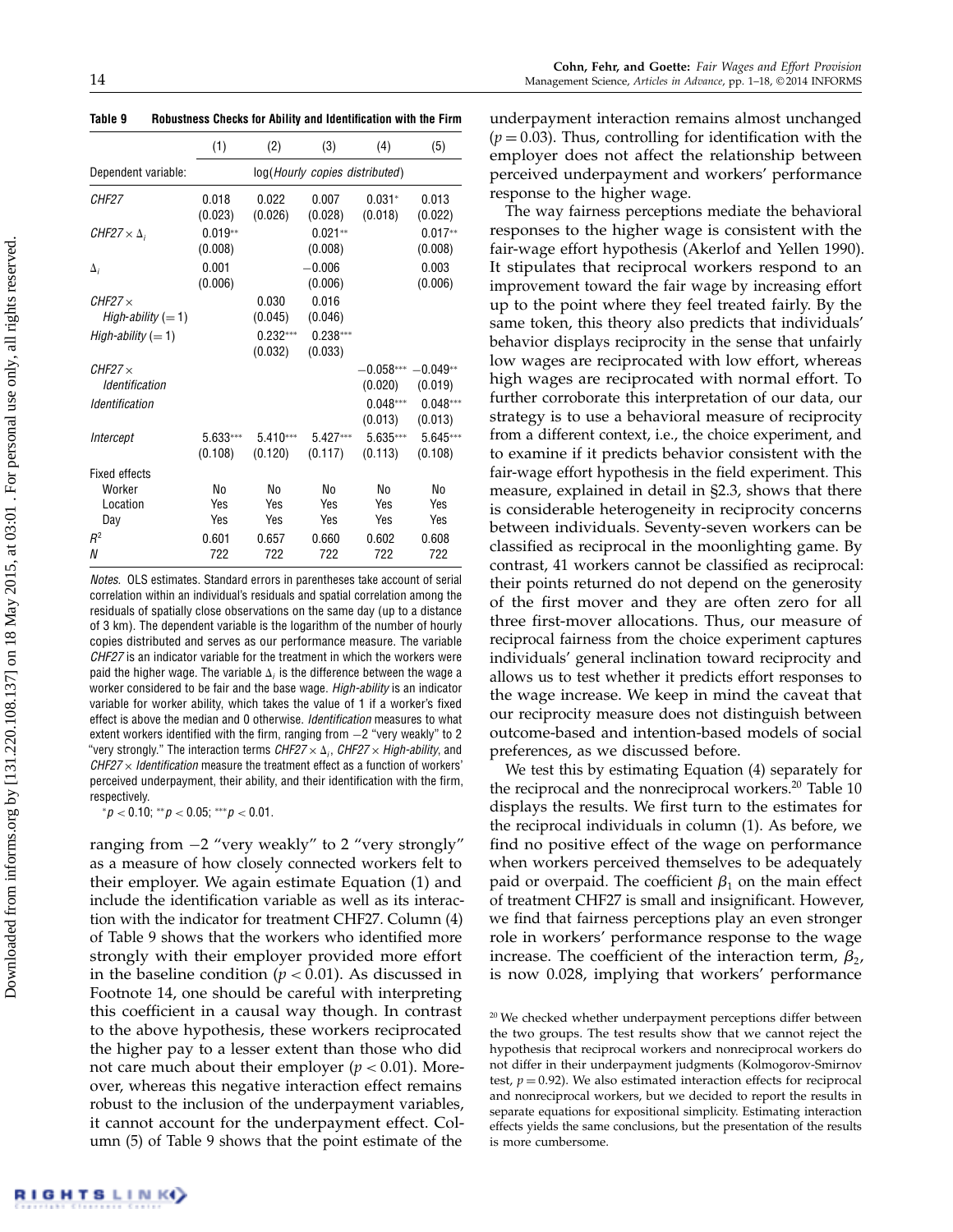| Table 10 | Effect of the Wage Increase on the Performance of |
|----------|---------------------------------------------------|
|          | <b>Reciprocal vs. Nonreciprocal Workers</b>       |

|                         | (1)                   | (2)                            |
|-------------------------|-----------------------|--------------------------------|
| Sample:                 | Reciprocal workers    | Nonreciprocal workers          |
| Dependent variable:     |                       | log(Hourly copies distributed) |
| <i>CHF27</i>            | 0.000<br>(0.023)      | 0.042<br>(0.036)               |
| CHF27 $\times$ $\Delta$ | $0.028**$<br>(0.012)  | $-0.010$<br>(0.009)            |
| Intercept               | $5.634***$<br>(0.189) | 5.928***<br>(0.231)            |
| <b>Fixed effects</b>    |                       |                                |
| Worker                  | Yes                   | Yes                            |
| Location                | Yes                   | Yes                            |
| Day                     | Yes                   | Yes                            |
| $R^2$                   | 0.767                 | 0.793                          |
| N                       | 466                   | 243                            |

Notes. OLS estimates. Standard errors in parentheses take account of serial correlation within an individual's residuals and spatial correlation among the residuals of spatially close observations on the same day (up to a distance of 3 km). The dependent variable is the logarithm of the number of hourly copies distributed and serves as our performance measure. The variable CHF27 is an indicator variable for the treatment in which the workers were paid the higher wage. The variable  $\Delta_i$  is the difference between the wage a worker considered to be fair and the base wage. The interaction term  $CHF27 \times \Delta_i$  thus measures the treatment effect as a function of workers' perceived underpayment. Column (1) shows the estimates for reciprocal workers, whereas column (2) shows the same for nonreciprocal workers.

 $^{**}p < 0.05;$   $^{***}p < 0.01$  .

response to the higher wage increases by 0.028 with every Swiss franc that a worker felt underpaid at the base wage. Thus, an individual who felt underpaid by CHF 3 at the base wage displayed a performance response of 8.4%, which is almost three times as large as an average individual. For reciprocal individuals, the performance response to a wage increase, therefore, strongly depends on their fairness perceptions. By contrast, the estimates for the nonreciprocal individuals in column (2) show no evidence that their performance response depends on fairness perceptions. The point estimate is even negative but not significant. The data reject the hypothesis that fairness perceptions mediate the response to the wage increase the same way for reciprocal and nonreciprocal individuals, i.e., that  $\beta_2^R = \beta_2^{NR}$  ( $p = 0.01$ ). Notice, however, that the nonreciprocal group exhibits a more blurred estimate of the response to the wage increase in the absence of underpayment. The estimate of  $\beta_1^{NR} = 0.042$  with a standard error of 0.036. Yet, even when taking this blurriness into account, we reject the hypothesis that  $(\beta_1^R \beta_2^R)' = (\beta_1^{NR} \beta_2^{NR})'$  in a joint *F*-test (*p* = 0.04). Furthermore, we also reject the hypothesis that the wage increase did not affect the response of the reciprocal workers ( $p = 0.02$ ), whereas we cannot reject the null of no response for the nonreciprocal workers. Thus, only the reciprocal workers responded to the wage increase,

and this response takes the form of the fair-wage effort hypothesis. This pattern is statistically different from what we observe for the nonreciprocal workers, even though we cannot characterize the nonreciprocal workers' behavior with much precision. For this last group, our simplest interpretation is that they did not respond to the wage increase. We summarize these findings in the following results:

Result 4. Underpaid reciprocal workers strongly increase their performance when they are paid a higher wage, whereas the pattern is significantly different for nonreciprocal workers: even when feeling underpaid, nonreciprocal workers do not respond to a wage increase.

## 4. Discussion and Conclusion

This paper presents a study that combines a field experiment examining the impact of a wage increase on workers' performance with both a survey measure of workers' fairness perceptions and a "laboratory" measure of workers' inclination toward reciprocity. The combination of these tools enables us to acquire deeper insights into the role of fairness perceptions and reciprocity in workers' response to a wage increase. Our results show that the perceived fairness of the base wage plays an important role in mediating the effort response to a wage increase. Workers who perceive being underpaid at the base wage increase their effort in response to a wage increase, whereas those who feel fairly paid or overpaid do not respond to the higher wage. We also find that only those workers whom we classify as reciprocal individuals in a two-player choice experiment respond to the wage increase with higher performance, whereas those whom we classify as nonreciprocal and selfish leave their performance unchanged irrespective of whether or not they feel underpaid. Taken together, our evidence suggests that the response to the wage increase is mainly driven by the elimination of perceived unfairness of the baseline pay, i.e., the elimination of negative reciprocity, rather than positive reciprocity because of the higher wage paid. This corresponds closely to the assumptions in Akerlof and Yellen (1990).

In our setup, the workers knew from the outset that the job for the newspaper's launch was a one-time job that would last only a few weeks, and that the wage increase came from the publishing house not the promotion agency. It is thus unlikely that reputational or repeated game effects affected the results. In principle, the assumption of fair-minded workers is not necessary to explain a positive relationship between wages and effort (MacLeod and Malcomson 1989, 1998; Shapiro and Stiglitz 1984). These alternative theories, however, are based on the assumption of long-term employment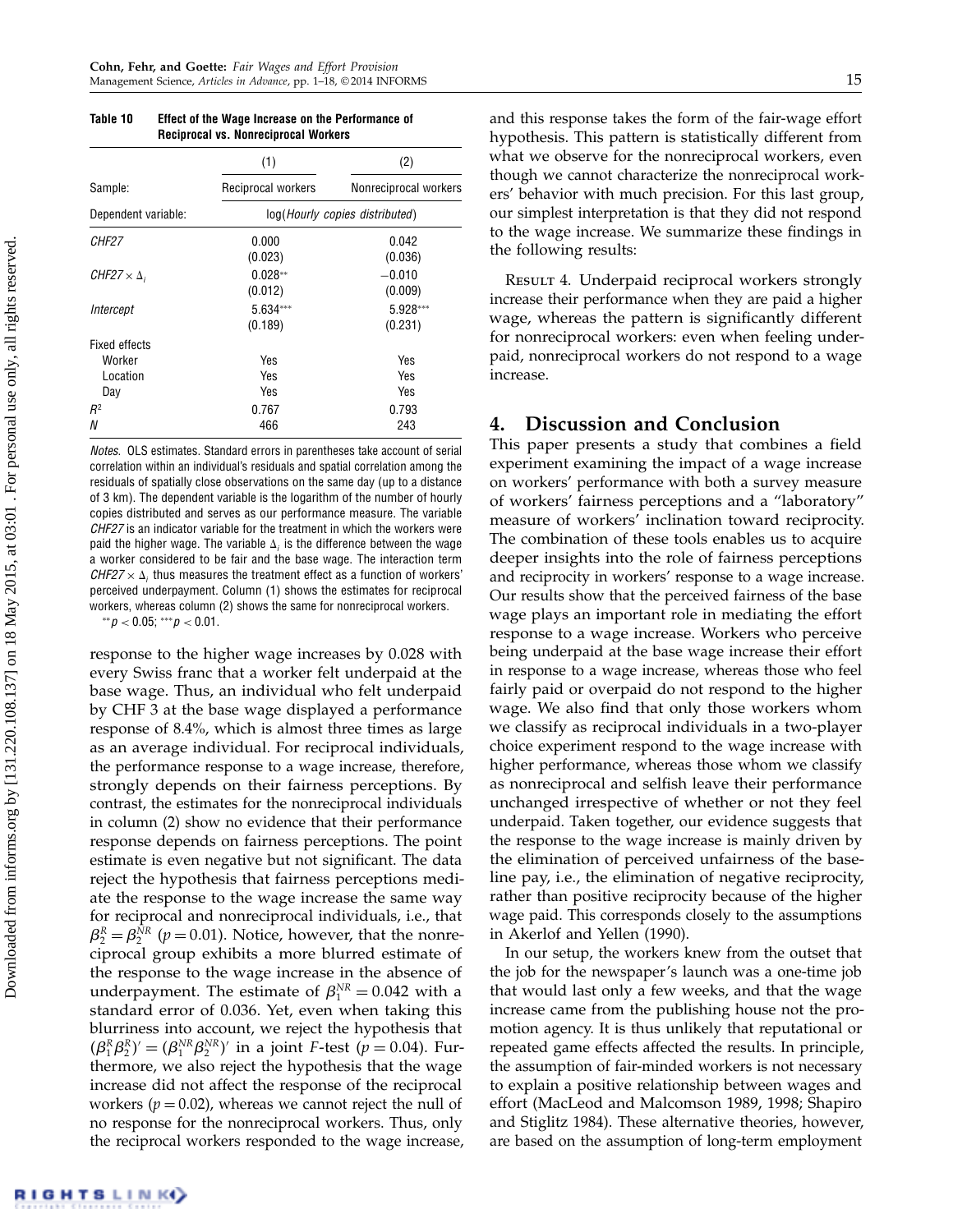relations, which is difficult to believe in our setting.<sup>21</sup> In addition, these theories predict that even selfish workers without any inclination toward reciprocal fairness respond in a reciprocal manner to the wage increase. This is because in a repeated game, the selfish types also have an incentive to raise effort as it may pay to do so if one considers the employer's response in the future. In our data, however, we find no evidence that the selfish workers respond to a wage increase. Theories based on repeated interactions are thus hard pressed to explain why only the workers who exhibit an inclination toward reciprocal fairness (in the choice experiment) responded to the wage increase, and why this reaction was different from that of selfish workers.

So far we have studied the statistical significance of a wage increase and tried to understand the psychological mechanism behind it. Studying these effects and understanding the psychological mechanisms is important in its own right. But another question concerns the economic significance of our results. Recall that in response to a 20% wage increase, effort increased on average by roughly 4%. For a reciprocal worker who felt that CHF 27 was the appropriate wage for this job, the increase in effort would have been 14% (see Table 10). Are these increases in effort profitable for a company? As we show analytically in Online Appendix B, it depends on the production function. If effort and workers are perfect substitutes, then the firm can always increase output by 10% by hiring 10% more workers, raising costs by 10%. In this case, raising the wage by 10% is only profitable if it raises effort—and thus output—by at least 10%. In our setting, production is independent and this may be the relevant benchmark. Paying higher wages is most likely not profitable and this may also explain why the firm paid the low wage of CHF 22. If, however, effort and workers are not perfect substitutes and are combined in the manner of Cobb–Douglas into output, this is no longer the case. In particular, if the elasticity of output is greater with respect to effort than with respect to workers (i.e., if the Cobb–Douglas exponent on effort is greater than 0.5), the firm can increase output more efficiently by boosting effort than by increasing the number of workers. This could be the case in work settings where one worker's effort also raises the productivity of others, as it is realistic in many settings. As we show in Online Appendix B, if the Cobb–Douglas parameter is 0.59 for effort and 0.41 for workers, then raising the wage is profitable if a 20% raise yields 14% more effort, which is roughly corresponds to the magnitude we find for individuals

who feel severely underpaid. Thus, the magnitudes we find in our context are nonnegligible and may even be profitable in other business environments with only slight departures from perfect substitutability.

Our results also indicate that laboratory and field evidence are not in conflict with each other. If we control for workers' fairness perceptions, workers in the field reciprocate on average higher wages with higher performance, as they do in the laboratory. Likewise, workers who display reciprocal responses in the choice experiment are those who also show reciprocal responses in the field. Our results thus also lend partial support to the notion that laboratory results generalize to field settings. In fact, as we mentioned above, our choice-based measure of reciprocity helps us better understand the heterogeneity in field responses. However, our results also strongly suggest that the increase in effort came exclusively from workers who felt underpaid at the baseline wage, and were therefore mediated through the removal of negative reciprocity. Workers who felt adequately paid or overpaid did not raise their effort. This is in contrast to laboratory results that routinely also find strong effects of positive reciprocity (Charness 2004, Fehr et al. 1993).

The insights gained from this study also point to new directions for future research. Our study shows that the composition of the work force in terms of perceived underpayment and reciprocity crucially determines the effectiveness of higher wages. This suggests that much can be gained by studying the determinants of workers' fairness perceptions and how firms can shape them through wage and nonwage instruments. A study by Greenberg (1990), for example, suggests that a sensitive and careful explanation of the pay level may be an effective and inexpensive way to help prevent that workers feel underpaid when they are paid a low wage. An alternative way to mitigate underpayment feelings could be to make coworker wages less transparent. Similarly, Ockenfels et al. (2014) show that low-paid workers are particularly unsatisfied with their job and also reduce performance when they have a rather good knowledge about their relative standing in the wage hierarchy. Understanding of how compensation executives can "manage" workers' fairness perceptions in a productivity enhancing way seems to be a fruitful avenue for future research.

#### Supplemental Material

Supplemental material to this paper is available at http://dx .doi.org/10.1287/mnsc.2014.1970.

#### Acknowledgments

The authors thank three anonymous referees for helpful comments. The authors acknowledge the generous support of the Swiss National Science Foundation [Grant 100018 \_140734/1 on "The Distribution and Determinants of Social Preferences"].

<sup>&</sup>lt;sup>21</sup> Strictly speaking, these models are based on the assumption of infinitely repeated interactions between the firm and the workers. With strictly selfish preferences and common knowledge of rationality, this is a necessary condition to generate these effects (Kreps et al. 1982).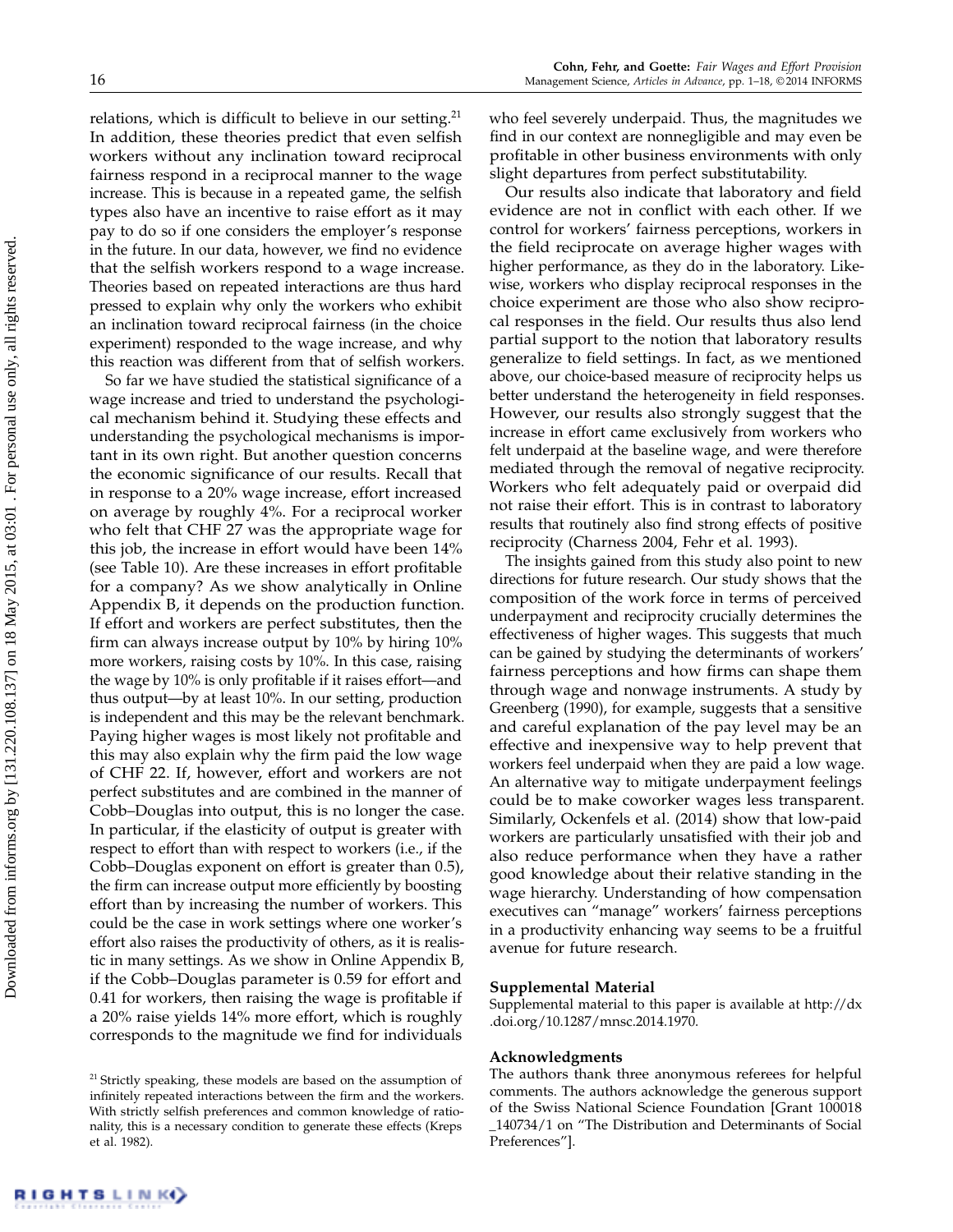#### References

- Abbink K, Irlenbusch B, Renner E (2000) The moonlighting game: An experimental study on reciprocity and retribution. J. Econom. Behav. Organ. 42:265–277.
- Abeler J, Falk A, Goette L, Huffman D (2011) Reference points and effort provision. Amer. Econom. Rev. 101:470–492.
- Akerlof GA (1982) Labor contracts as partial gift exchange. Quart. J. Econom. 97:543–569.
- Akerlof GA (1984) Gift exchange and efficiency-wage theory—4 views. Amer. Econom. Rev. 74:79–83.
- Akerlof GA, Yellen J (1990) The fair-wage effort hypothesis and unemployment. Quart. J. Econom. 105:255–283.
- Akerlof GA, Dickens WT, Perry GL, Gordon RJ, Mankiw NG (1996) The macroeconomics of low inflation. Brookings Papers Econom. Activity 1996:1–76.
- Al-Ubaydli O, List JA (2014) On the generalizability of experimental results in economics. Fréchette G, Schotter A, eds. The Methods of Modern Experimental Economics (Oxford University Press, Oxford, UK). Forthcoming.
- Angrist JD, Pischke JS (2009) Mostly Harmless Econometrics: An Empiricist's Companion (Princeton University Press, Princeton, NJ)
- Bandiera O, Barankay I, Rasul I (2005) Social preferences and the response to incentives: Evidence from personnel data. Quart. J. Econom. 120:917.
- Bandiera O, Barankay I, Rasul I (2009) Social connections and incentives in the workplace: Evidence from personnel data. Econometrica 77(4):1047–94.
- Bandiera O, Barankay I, Rasul I (2010) Social incentives in the workplace. Rev. Econom. Stud. 77:417–58.
- Bellemare C, Shearer B (2009) Gift giving and worker productivity: Evidence from a firm-level experiment. Games Econom. Behav. 67:233–244.
- Bellemare C, Kroeger S, Van Soest A (2008) Measuring inequity aversion in a heterogeneous population using experimental decisions and subjective probabilities. Econometrica 76:815–839.
- Bellemare C, Kroger S, van Soest A (2011) Preferences, intentions, and expectation violations: A large-scale experiment with a representative subject pool. J. Econom. Behav. Organ. 78:349–365.
- Brandts J, Charness G (2004) Do labour market conditions affect gift exchange? Some experimental evidence. Econom. J. 114:684–708.
- Brandts J, Charness G (2011) The strategy versus the direct-response method: A first survey of experimental comparisons. Experiment. Econom. 14:375–398.
- Cabrales A, Calvó-Armengol A, Pavoni N (2008) Social preferences, skill segregation, and wage dynamics. Rev. Econom. Stud. 75:65–98.
- Camerer CF (2014) The promise and success of lab-field generalizability in experimental economics: A reply to Levitt and List. Fréchette G, Schotter A, eds. The Methods of Modern Experimental Economics (Oxford Univeristy Press, Oxford, UK). Forthcoming.
- Charness G (2000) Responsibility and effort in an experimental labor market. J. Econom. Behav. Organ. 42:375–384.
- Charness G (2004) Attribution and reciprocity in an experimental labor market. J. Labor Econom. 22:665–688.
- Charness G, Levine DI (2007) Intention and stochastic outcomes: An experimental study. Econom. J. 117:1051–1072.
- Charness G, Rabin M (2002) Understanding social preferences with simple tests. Quart. J. Econom. 117:817–869.
- Charness G, Frechette GR, Kagel JH (2004) How robust is laboratory gift exchange? Experiment. Econom. 7:189–205.
- Charness G, Gneezy U, Kuhn MA (2012) Experimental methods: Between-subject and within-subject design. J. Econom. Behav. Organ. 81:1–8.
- Cohn A, Fehr E, Herrmann B, Schneider F (2014) Social comparison and effort provision: Evidence from a field experiment. J. Eur. Econom. Assoc. Forthcoming.
- Conley TG (2008) Spatial econometrics. Durlauf SN, Blume LE, eds. The New Palgrave Dictionary of Economics (Palgrave Macmillian, London).
- Cooper D, Kagel JH (2014) Other regarding preferences: A selective survey of experimental results. Kagel JH, Roth AE, eds. Handbook of Experimental Economics, Vol. 2 (Princeton University Press, Princeton, NJ). Forthcoming.
- Dohmen T, Falk A, Huffman D, Sunde U (2009) Homo reciprocans: Survey evidence on behavioural outcomes. Econom. J. 119: 592–612.
- Falk A (2007) Gift exchange in the field. Econometrica 75:1501–1511.
- Falk A, Fischbacher U (2006) A theory of reciprocity. Games Econom. Behav. 54:293–315.
- Falk A, Fehr E, Fischbacher U (2003) On the nature of fair behavior. Econom. Inquiry 41:20–26.
- Falk A, Fehr E, Zehnder C (2006) Fairness perceptions and reservation wages—The behavioral effects of minimum wage laws. Quart. J. Econom. 121:1347–1381.
- Fehr E, Goette L (2005) Robustness and real consequences of nominal wage rigidity. J. Monetary Econom. 52:779–804.
- Fehr E, Goette L (2007) Do workers work more if wages are high? Evidence from a randomized field experiment. Amer. Econom. Rev. 97:298–317.
- Fehr E, Schmidt KM (1999) A theory of fairness, competition, and cooperation. Quart. J. Econom. 114:817–868.
- Fehr E, Kirchsteiger G, Riedl A (1993) Does fairness prevent market clearing? An experimental investigation. Quart. J. Econom. 108:437–460.
- Gneezy U, List J (2006) Putting behavioral economics to work: Field evidence of gift exchange. Econometrica 74:1365–1384.
- Greenberg J (1990) Employee theft as a reaction to underpayment inequity: The hidden cost of pay cuts. J. Appl. Psych. 75:561.
- Hannan RL, Kagel JH, Moser DV (2002) Partial gift exchange in an experimental labor market: Impact of subject population differences, productivity differences, and effort requests on beha. J. Labor Econom. 20:923–951.
- Harrison GW, List JA (2004) Field experiments. J. Econom. Literature 42:1009–1055.
- Hennig-Schmidt H, Sadrieh A, Rockenbach B (2010) In search of workers' real effort reciprocity—A field and a laboratory experiment. J. Eur. Econom. Assoc. 8:817–837.
- Hicks JR (1932) The Theory of Wages (Macmillan, London).
- Hossain T, List JA (2012) The behavioralist visits the factory: Increasing productivity using simple framing manipulations. Management Sci. 58:2151–2167.
- Hsiang SM (2010) Temperatures and cyclones strongly associated with economic production in the Caribbean and Central America. Proc. Natl. Acad. Sci. USA 107:15367–15372.
- Kreps DM, Milgrom P, Roberts J, Wilson R (1982) Rational cooperation in the finitely repeated prisoners' dilemma. J. Econom. Theory 27:245–252.
- Kube S, Maréchal MA, Puppe C (2012) The currency of reciprocitygift-exchange in the workplace. Amer. Econom. Rev. 102:1144–62.
- Kube S, Maréchal MA, Puppe C (2013) Do wage cuts damage work morale? Evidence from a natural field experiment. J. Eur. Econom. Assoc. 11:853–870.
- Levitt S, List JA (2007) What do laboratory experiments measuring social preferences reveal about the real world? J. Econom. Perspect. 21:153–174.
- List JA (2006) The behavioralist meets the market: Measuring social preferences and reputation effects in actual transactions. J. Political Econom. 114:1–37.
- MacLeod W, Malcomson J (1989) Implicit contracts, incentive compatibility, and involuntary unemployment. Econometrica 57: 447–480.
- MacLeod WB, Malcomson JM (1998) Motivation and markets. Amer. Econom. Rev. 88:388–411.